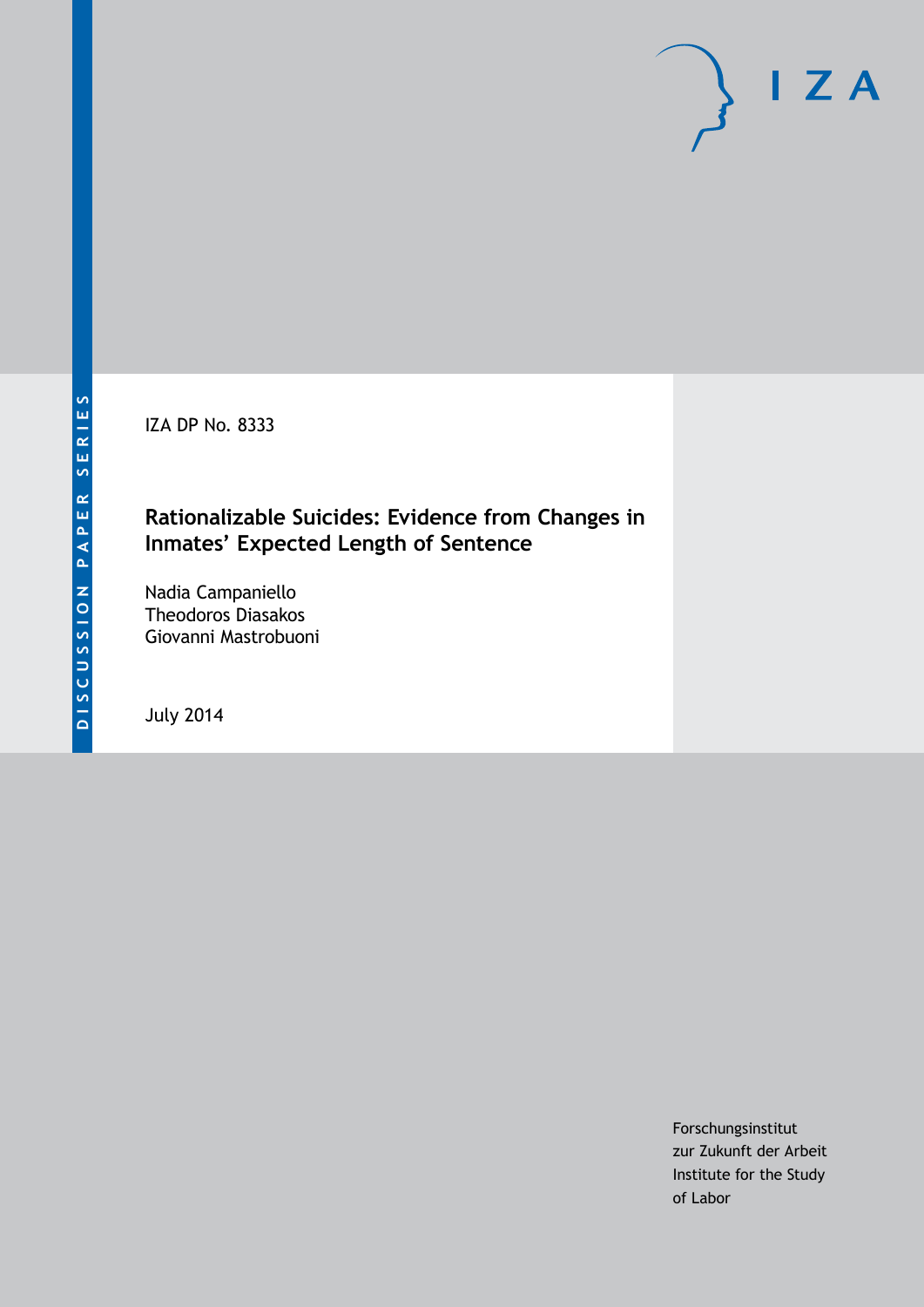# **Rationalizable Suicides: Evidence from Changes in Inmates' Expected Length of Sentence**

#### **Nadia Campaniello**

*University of Essex*

#### **Theodoros Diasakos**

*University of St. Andrews*

#### **Giovanni Mastrobuoni**

*University of Essex, Collegio Carlo Alberto, CeRP, IZA and Netspar*

Discussion Paper No. 8333 July 2014

IZA

P.O. Box 7240 53072 Bonn **Germany** 

Phone: +49-228-3894-0 Fax: +49-228-3894-180 E-mail: [iza@iza.org](mailto:iza@iza.org)

Any opinions expressed here are those of the author(s) and not those of IZA. Research published in this series may include views on policy, but the institute itself takes no institutional policy positions. The IZA research network is committed to the IZA Guiding Principles of Research Integrity.

The Institute for the Study of Labor (IZA) in Bonn is a local and virtual international research center and a place of communication between science, politics and business. IZA is an independent nonprofit organization supported by Deutsche Post Foundation. The center is associated with the University of Bonn and offers a stimulating research environment through its international network, workshops and conferences, data service, project support, research visits and doctoral program. IZA engages in (i) original and internationally competitive research in all fields of labor economics, (ii) development of policy concepts, and (iii) dissemination of research results and concepts to the interested public.

<span id="page-1-0"></span>IZA Discussion Papers often represent preliminary work and are circulated to encourage discussion. Citation of such a paper should account for its provisional character. A revised version may be available directly from the author.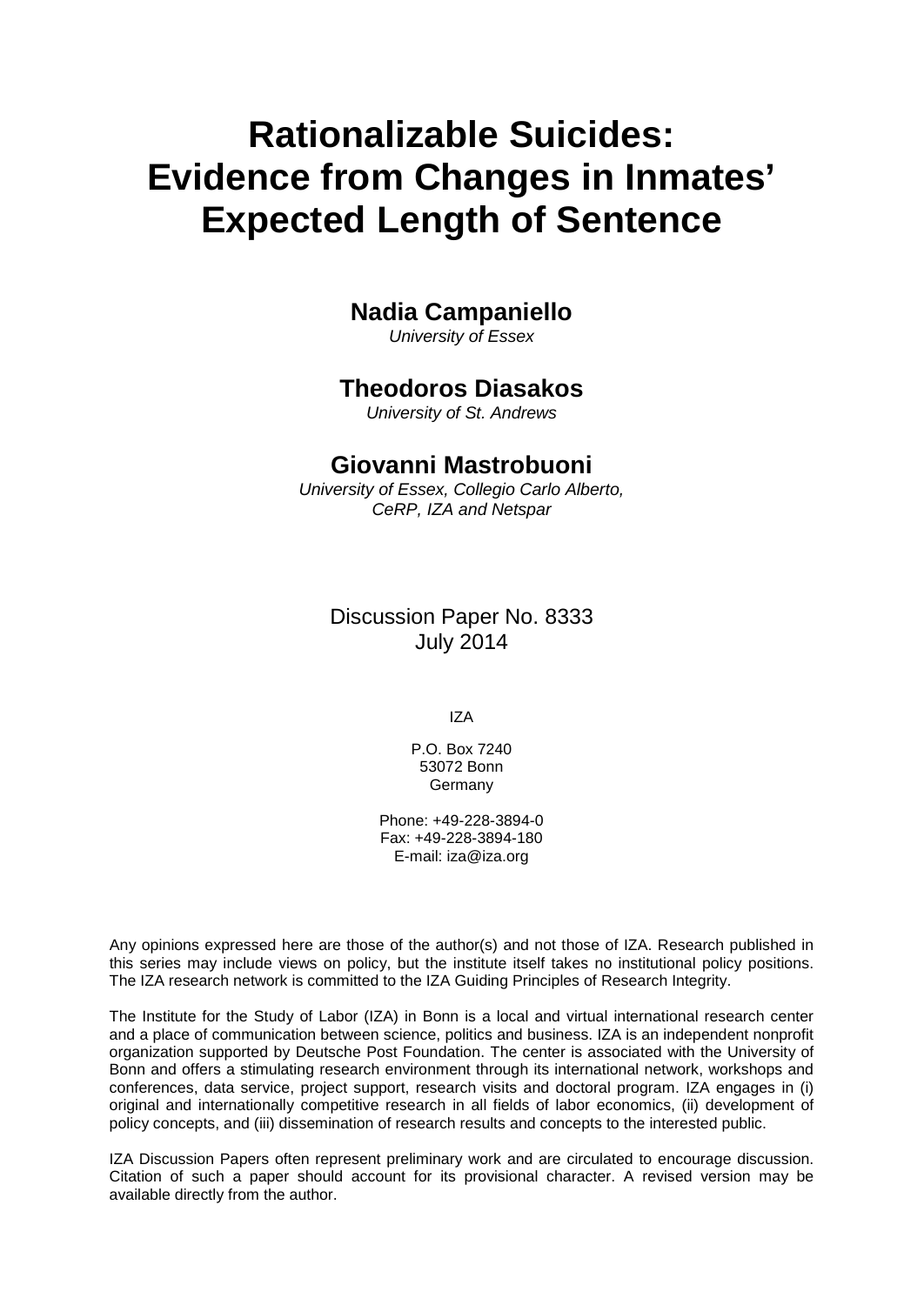IZA Discussion Paper No. 8333 July 2014

# **ABSTRACT**

## **Rationalizable Suicides: Evidence from Changes in Inmates' Expected Length of Sentence**<sup>[\\*](#page-1-0)</sup>

Is there a rational component in the decision to commit suicide? Economists have been trying to shed light on this question by studying whether suicide rates are related to contemporaneous conditions. This paper goes one step further: we test whether suicides are linked to forward-looking behavior. In Italy, collective sentence reductions (pardons) often lead to massive releases of prisoners. More importantly, they are usually preceded by prolonged parliamentary activity (legislative proposals, discussion, voting, etc.) that inmates seem to follow closely. We use the legislative proposals for collective pardons to measure changes in the inmates' expectations about the length of their sentences, and find that suicide rates tend to be significantly lower when par- dons are proposed in congress. This suggests that, amongst inmates in Italian prisons, the average decision to commit suicide responds to changes in current expectations about future conditions. At least partially, therefore, the decision seems rationalizable.

JEL Classification: suicides, rationality, prisons, collective pardons

Keywords: I1, D1, K4

Corresponding author:

Giovanni Mastrobuoni Department of Economics University of Essex Wivenhoe Park C04 3SQ Colchester United Kingdom E-mail: [gmastrob@essex.ac.uk](mailto:gmastrob@essex.ac.uk)

We would like to thank the participants at the 2013 American Law and Economics Association Meeting, 2011 Italian Society of Law and Economics, 2011 Cesifo Conference on Law and Economics, 2011 Petralia Applied Economics Workshop, the SIDE - ISLE 2011 meetings, and the University of Pavia, in particular Dean Lueck, Ian Ayres, Stefano Gagliarducci, Nicola Persico, and Shanker Satyanath. Many very helpful comments were received also from Daniel Hamermesh.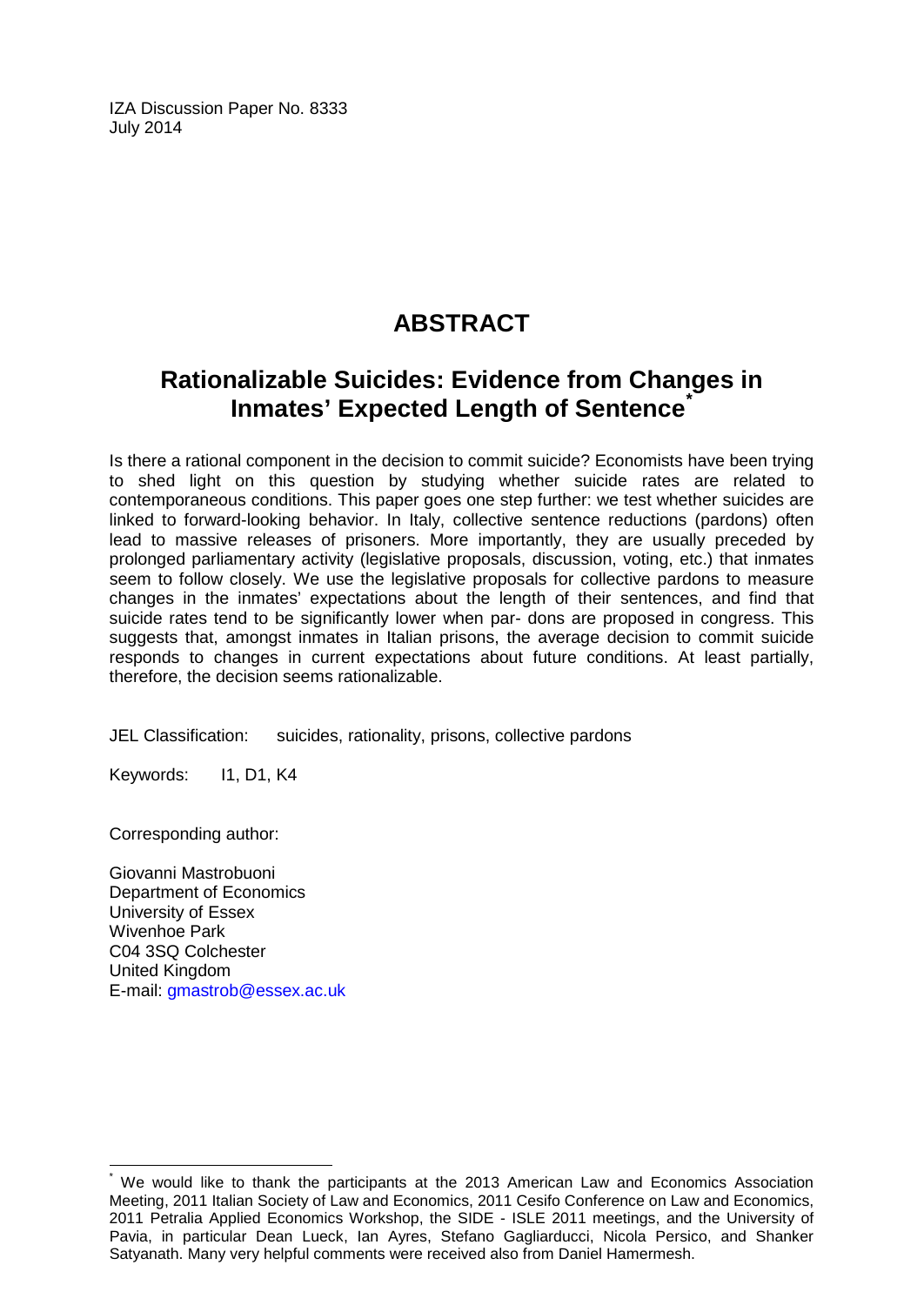## 1 Introduction

According to the US Centers for Disease Control and Prevention in 2011 suicides were the 10th leading cause of death across all age groups, and the second cause of death between the age of 15 and 34; with an estimated medical and work loss that is close to \$ 35 billion a year. Based on the last Substance Abuse and Mental Health Services Administration survey in the United States alone about 8 million adults had suicidal thoughts in 2008, and about 1 million attempted suicide (one in 25 attempts is successful).

For a long time now, applied economists but also policy makers have been trying to establish whether incentives and changes at the margin of the kind typically addressed in economic analysis do matter even when the underlying decision-making scenario is as extreme and the choice itself as irreversible as for suicides.

More precisely, when economic theory considers the rationality of the decision to commit suicide it predicts that individuals decide to do so when their discounted expected lifetime utility falls below a certain threshold. The evolution of the underlying theoretical framework has ranged from simple comparisons of net present values (see [Hamermesh and Soss](#page-29-0), [1974](#page-29-0), for a seminal work) to elaborate models in which the irreversibility of the act generates an option value to waiting (i.e., postponing suicide) when the uncertainty about the future is high (see [Dixit and Pindyck](#page-29-1), [1994\)](#page-29-1).

And there have been of course several attempts to test these theories empirically, or at least whether suicides respond to economic incentives (see [Goldsmith et al.](#page-29-2) [\(2002](#page-29-2)) for a wide and comprehensive overview of the literature on suicides, and [Chen et al. \(2009](#page-28-0)) for a thorough survey of the empirical literature). One approach (see, for example, [Koo and Cox, 2008\)](#page-30-0) has been to argue that human capital depre-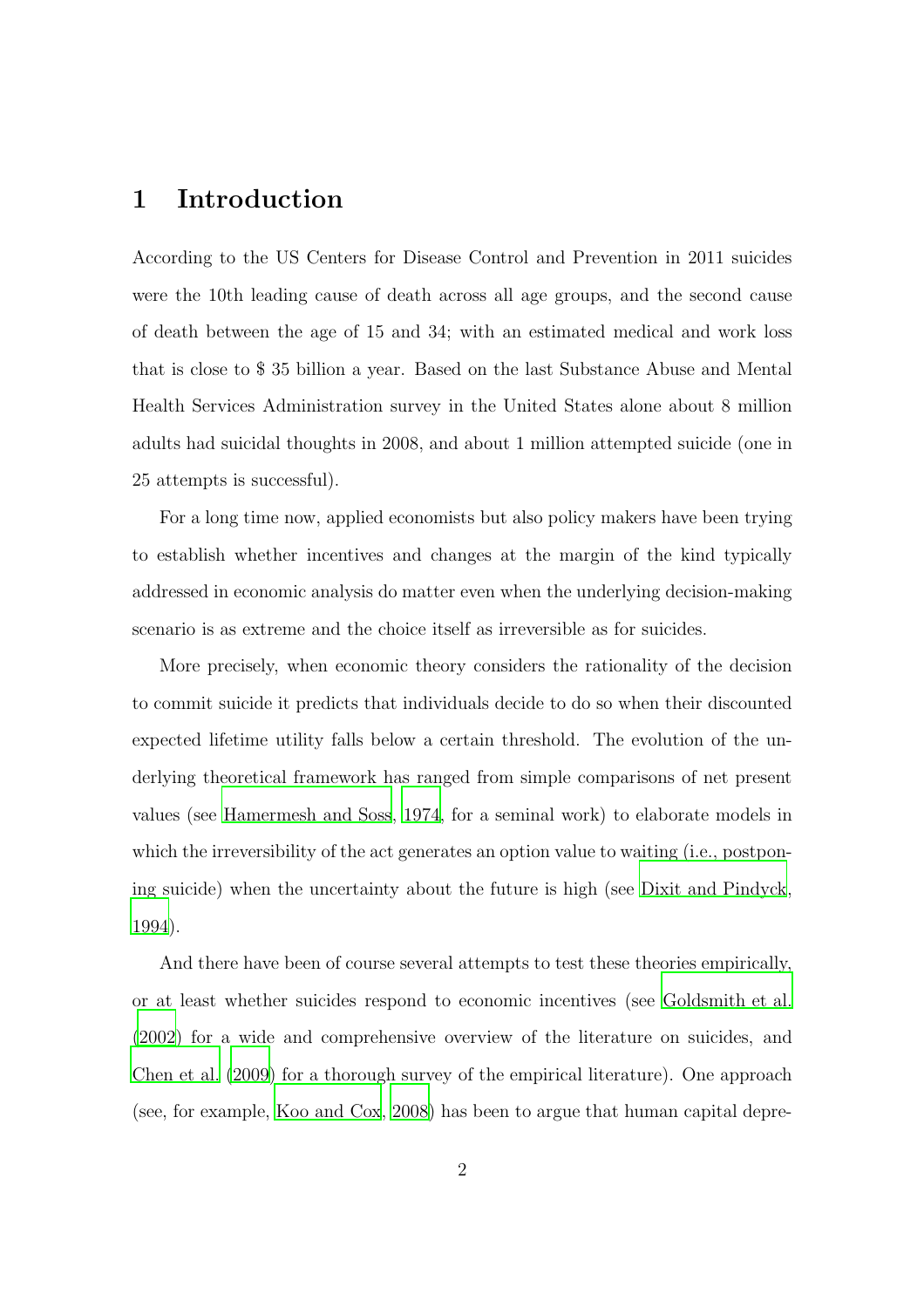ciation, as a consequence of unemployment and lack of job training, undoubtedly worsens an individual's prospects for the future. Suicide might become then an acceptable option if one's myopic considerations limit the decision-making foresight to within the horizon of current hardship. Another approach, adopted by the grand majority of the literature in question, has been to look for correlations between suicides and current socioeconomic factors - such as income, income growth, education, unemployment, gender, race, monetary incentives (insurance), health, religion, social capital, and other cultural parameters. Typically, the data are aggregated over time and space, and a positive correlation between suicides and adverse economic conditions emerges (see for instance [Ruhm \(2000](#page-30-1)), [Cutler et al. \(2001](#page-28-1)), [Brainerd](#page-28-2) [\(2001](#page-28-2)), or [Andres \(2005](#page-27-0))).

Instead, a set of recent papers use individual level data on suicides. [Daly and Wilson](#page-28-3) [\(2009](#page-28-3)) finds that the suicides and subjective measures of wellbeing share the same socioeconomic determinants. Similar to our approach, [Daly et al. \(2013\)](#page-28-4) model suicides as choice variable that depends on the expected present and future utility. The authors find that the likelihood of suicide decreases with own income and increases with the reference-group income, highlighting the importance of relative statuses (see also the related paper [Daly et al.](#page-28-5), [2011\)](#page-28-5).

In either approach, however, the focus is on contemporaneous correlations, which makes the identification of a causal relationship between the socioeconomic variables and the suicide rate more difficult. Even though the respective results might be capturing, at least to some degree, the forward-looking behavior of the underlying theoretical framework, they cannot rule out reverse causality. The latter issue could well be at play for instance if on average individuals who suffer from (unobserved) mental disorders tend to be also less productive. By contrast, the present paper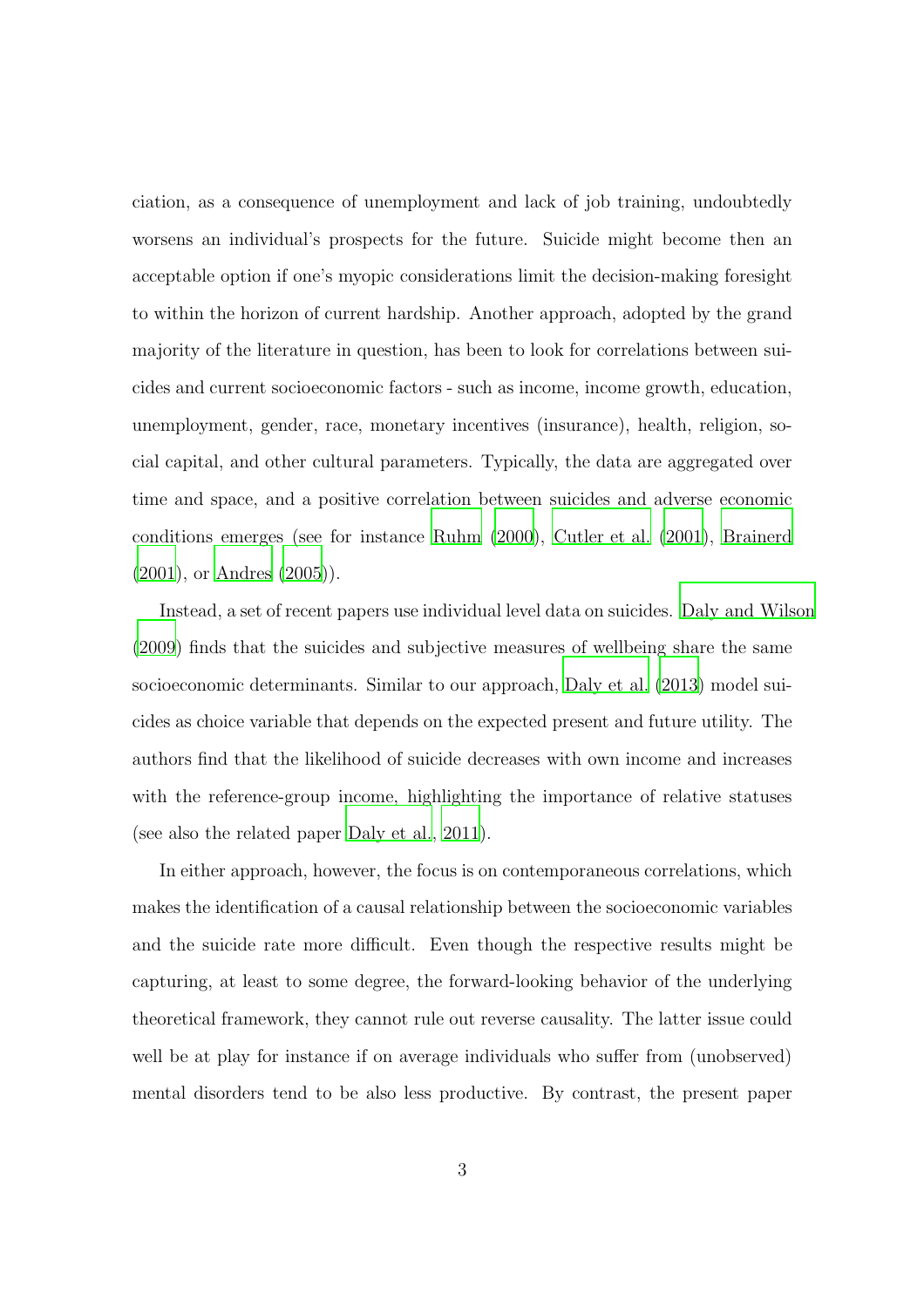does not attempt to test the existence of a rationalizable component of suicides using measures of current economic conditions. Instead, our identification strategy rests on changes in current expectations about future conditions, brought about by new information that renders certain future changes more probable, that do not alter the one's current wellbeing.

In particular, we test whether new information about the future can influence the decision to commit suicide in a rather peculiar environment: Italian prisons. Given that individual expectations are both hard to measure and highly diverse, prisons and suicides in prisons represent almost ideal experimental grounds and events, respectively. As the environment in which the experiment takes place, prisons are closed and isolated - which reduces the influence of external factors that might be latent or hard to measure (family, friends, career prospects, current socioeconomic conditions, etc.). As events, suicides in prisons are fully recorded while changes in the typical underlying individual expected utility depend almost exclusively upon changes in one's expected length of sentence.<sup>1</sup>

Needless to say, new information about future conditions may reflect "good" or "bad" news. Previous research has shown that bad news might indeed lead to extreme self-harming behavior. In order to prevent suicides, criminologists and psychologists have tried to build the typical profile of suicides in prison. Despite lack of data and small sample issues [\(Liebling, 1995,](#page-30-2) [1999](#page-30-3)) this research has concluded, among other things, that a period of risk for pretrial inmates is around the time of a court appearance, especially when a guilty verdict and harsh sentencing may be anticipated. For sentenced prisoners, on the other hand, triggers for suicide are to

<sup>1</sup>Other things being equal, expectations about one's length of sentence come into play because, as in the typical prison system, Italian prisons hold also inmates awaiting trial. For the already sentenced criminals, on the other hand, it is the length of sentence that really matters since "an inmate's dream is to fall asleep one day and wake up half a year later" [\(Kaminski](#page-29-3), [2004\)](#page-29-3).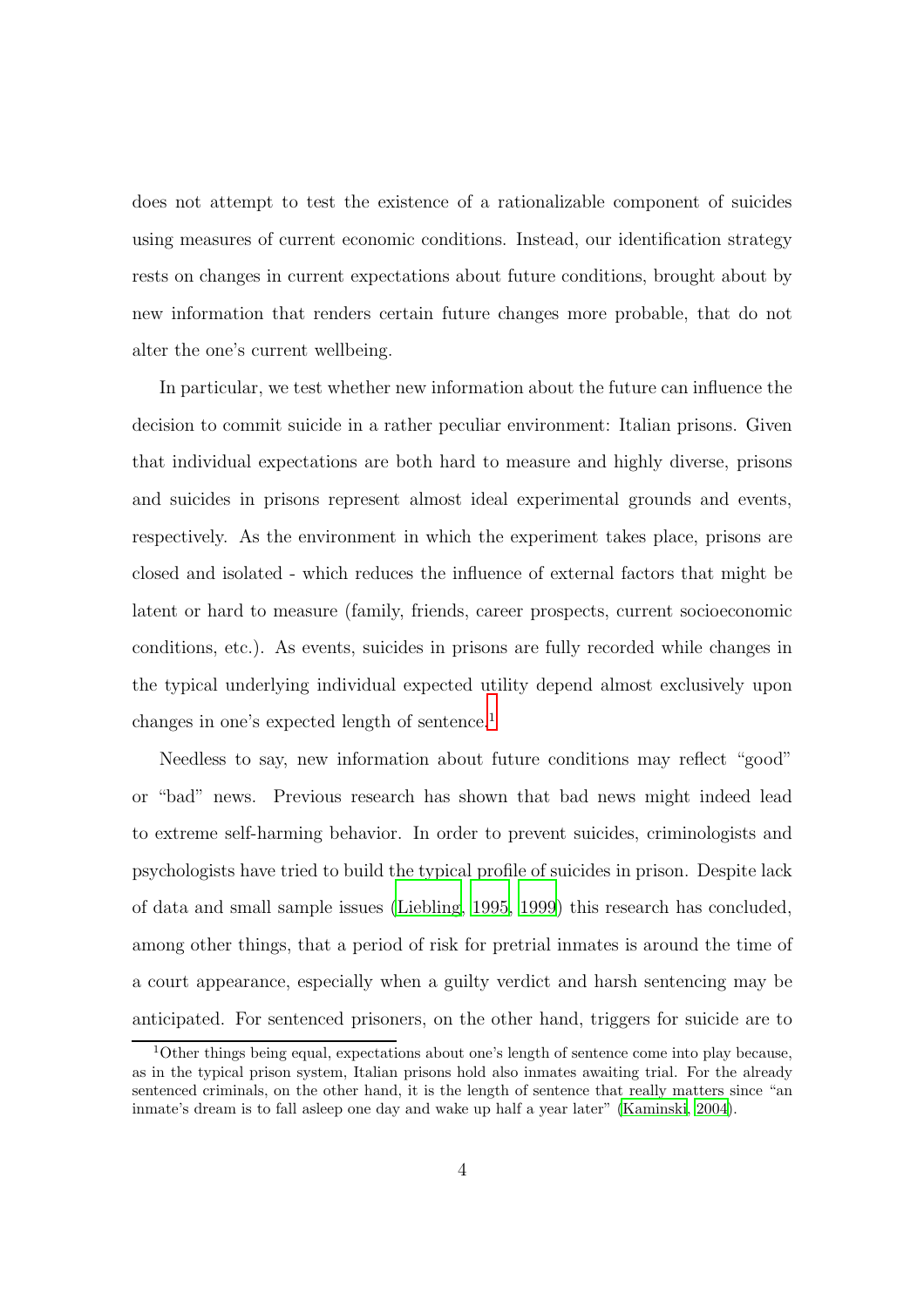be found in negative legal dispositions, such as loss of an appeal or the denial of parole [\(Wicks](#page-30-4), [1972](#page-30-4), [Hayes](#page-29-4), [1995,](#page-29-4) [WHO, 2000\)](#page-30-5).

Our focus in the present paper will be instead on "good" news. In Italy, collective sentence reductions (pardons) often lead to massive releases of prisoners. More importantly, they are usually preceded by prolonged parliamentary activity (legislative proposals, discussion, voting in subcommittees, etc.) that inmates seem to follow closely.<sup>2</sup>

Our contribution is to use legislative proposals for collective pardons to measure changes in the inmates' expectations about the length of their sentences, and to show that suicide rates tend to be significantly lower when pardons are proposed in congress. Our findings indicate that, amongst inmates in Italian prisons, the average decision to commit suicide does depend upon current expectations about future conditions. This necessitates of course that the underlying decision-making process has at a minimum some component which does respond to informational incentives and which can be thus rationalized.<sup>3</sup>

We also find that not all proposals carry the same signal. In particular, proposals presented by congressman with a history of unsuccessful proposals (more than two) do not induce any changes in suicides. Similarly, proposals presented in the future, that thus are not yet known by the inmates, do not induce any behavioral change (this finding also alleviates concerns about reverse causality).

<sup>&</sup>lt;sup>2</sup>Unfortunately in this context we cannot study "bad news," as proposals that are expected to be unsuccessful are not even put to vote but rather kept on hold indefinitely.

<sup>&</sup>lt;sup>3</sup>It should be noted here that our findings do not by any means render the decision to commit suicide rational per se. They do point out, however, that some of its constituting components may be rational. As an assertion, this has been made before in the literature but in decision-making contexts that differ sharply from the one under consideration here. See [DellaVigna \(2009\)](#page-28-6) for an overview of decision-making situations that reflect potential departures from perfect rationality yet in which the agents do respond to informational incentives. See also [Drago et al. \(2009\)](#page-29-5) as well as [Barbarino and Mastrobuoni \(2014](#page-27-1)) for another use of collective pardons as a policy instrument: to identify deterrence and incapacitation, respectively.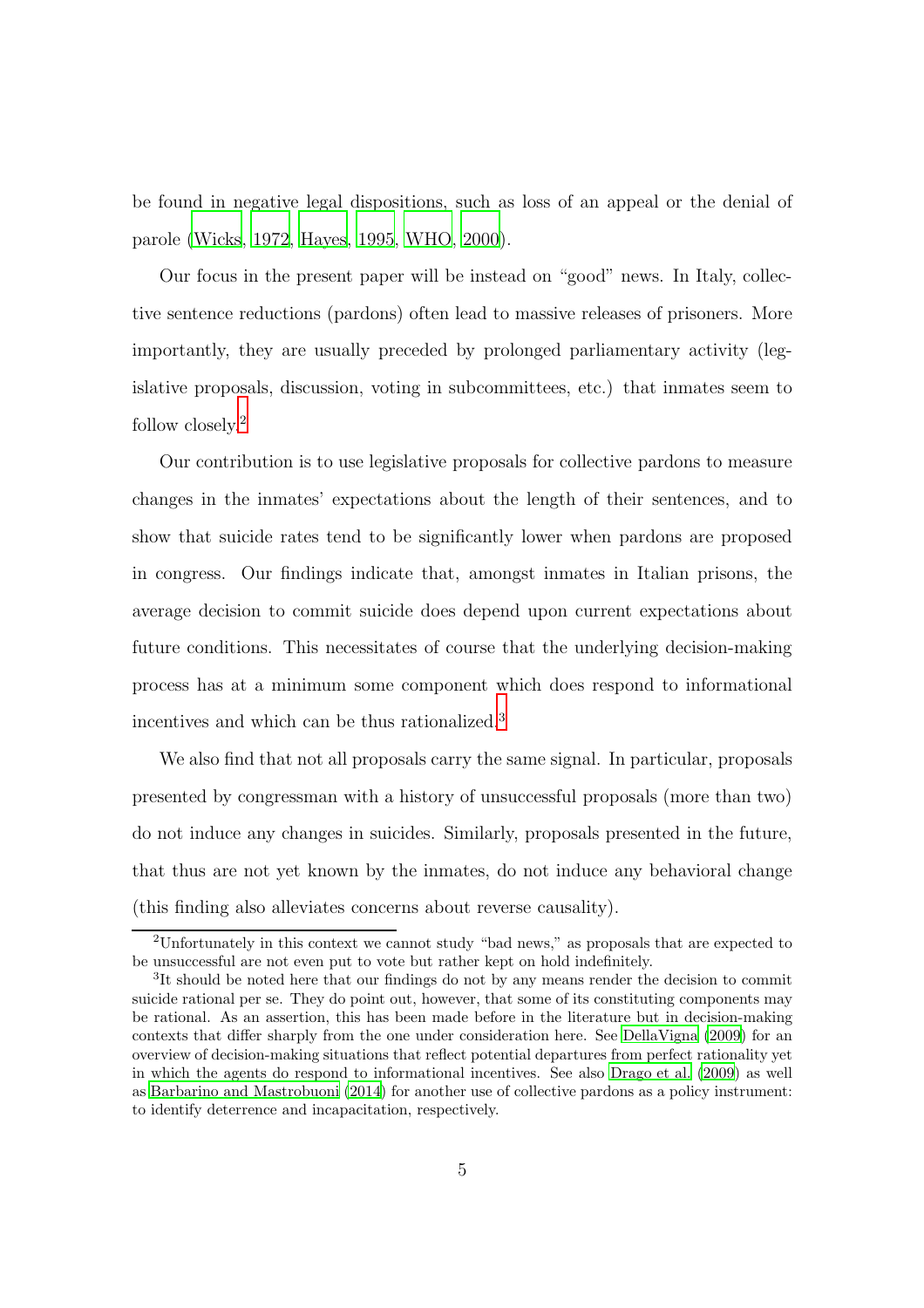The balance of the paper is structured as follows. Sections [2-](#page-7-0)[3](#page-10-0) describe the policy instrument and the decision-making situation under investigation. Section [4](#page-12-0) presents the data and the empirical analysis while Section [6](#page-24-0) concludes.

#### <span id="page-7-0"></span>2 Collective Pardons

The policy instrument we will use to measure changes in the current prisoners' expectations about their future conditions are legislative proposals in the Italian Parliament for collective pardons (Amnistie e Indulti). These are non-discriminatory sentence reductions, typically by 2-3 years, for crimes committed before the law gets passed, and lead to the immediate release of all inmates whose remaining sentence is less than the reduction itself. For a collective pardon to become Italian law, it has to be proposed first by a member of the Parliament and then assigned to a Parliamentary Commission (Commissione Parlamentare). From there, once the proposal has been discussed and appropriately prepared, it is sent to the parliamentary chamber that currently sets the agenda. And to be approved, the proposal has to be voted without further changes in both Chambers of Parliament, the Camera dei Deputati and the Senato della Repubblica, by an absolute majority of two-thirds (Constitutional Law 6/1992).<sup>4</sup>

Of course, collective pardons in Italy have not been part of any systematic prison reform. In the recent past especially, they rather represent isolated and ad-hoc attempts to address pressing problems of prison overcrowding.<sup>5</sup> In this sense, legisla-

<sup>4</sup>Before 1992, a simple legislative majority sufficed for collective amnesties and pardons to become Italian law. It should be pointed out also that collective pardon proposals can be made in addition by the government, the regional councils (Consigli Regionali), and the citizens themselves (as long as at least 50,000 signatures are collected so as to constitute an Iniziativa legislativa Popolare). More often than not, however, and in line with most legislative proposals in Italy, they are initiated in the Parliament.

<sup>5</sup>To give a historical perspective, between the unification of Italy in 1865 and Mussolini's defeat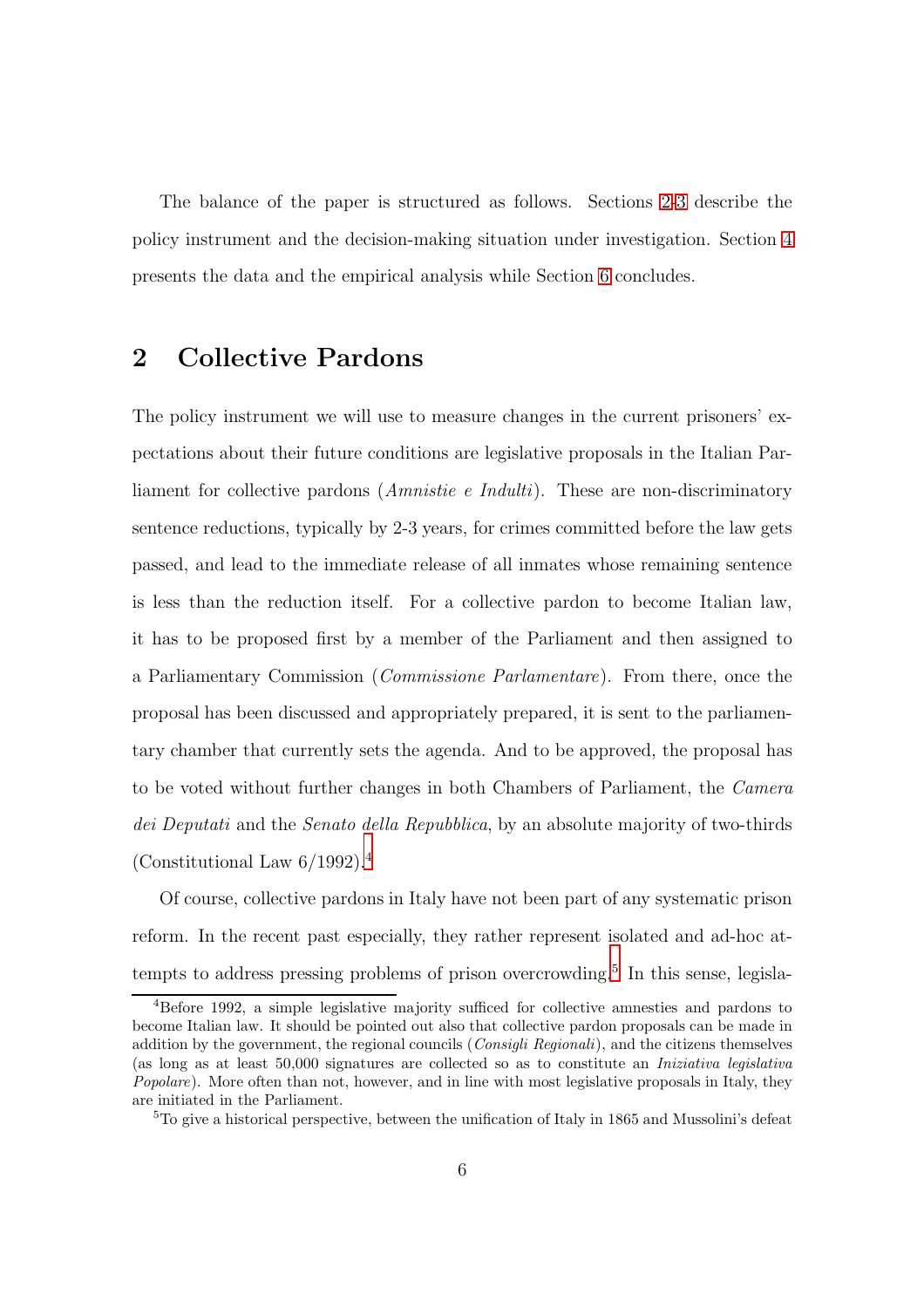tive proposals for collective pardons reflect by themselves good news for people that are behind bars. For they are not only necessary for an amnesty law to be passed, but their very number is correlated with the likelihood that this happens.

This is depicted vividly in Figure [1](#page-31-0) with respect to the period between 1980 and 2011: shortly before the amnesty law gets passed (an event shown by a vertical line in the figure), the number of proposals for such a law increases dramatically.<sup>6</sup> More specifically, between January 1980 and June 2011, the introduction of at least one pardon proposal in the Italian Parliament in a given month increases the likelihood that in the following month an amnesty law is passed from less than 1 percent to 3.7 percent (at the 10 percent level of significance). In fact, each proposal by itself increases the likelihood in question by 1.3 percentage points (at the 1 percent significance level).<sup>7</sup>

Equally importantly perhaps for the purposes of our study, pardon proposals are noisy signals of parliamentary activity on collective pardons as they do not make it into a law all the time. In June and July 2000, the year of the Great Jubilee, Pope John Paul II asked policy makers to pardon inmates while visiting the Roman prison of Regina Coeli, one of the largest in the country. This led to a surge in pardon proposals. Nevertheless, no actual law was passed and, in November 2002, the Pope went to visit the Italian Parliament, asking again for a pardon. This led to a second surge in proposals - in fact, given how easy it was to predict the Pope's request,

in 1943, there have been approximately 200 pardons or amnesties. Some of these were fiscal pardons or amnesties for very specific crimes. Others were aimed at easing social tensions or magnifying the royal family. Between 1945 and the present, on the other hand, approximately a dozen of collective clemency acts have been passed. Initially, they were aimed at reconciling a politicallydivided nation. More recently, however, the main goal has been to alleviate severe overcrowding in prisons.

<sup>6</sup>For example, the number of pardon proposals in the sample peaks at 7 and 14 in June and July 2006, respectively, anticipating the amnesty law of August 2006.

<sup>7</sup>To avoid our exposition being unnecessarily lengthy, the full regressions results have been omitted from the present version of the paper. They are of course available upon request.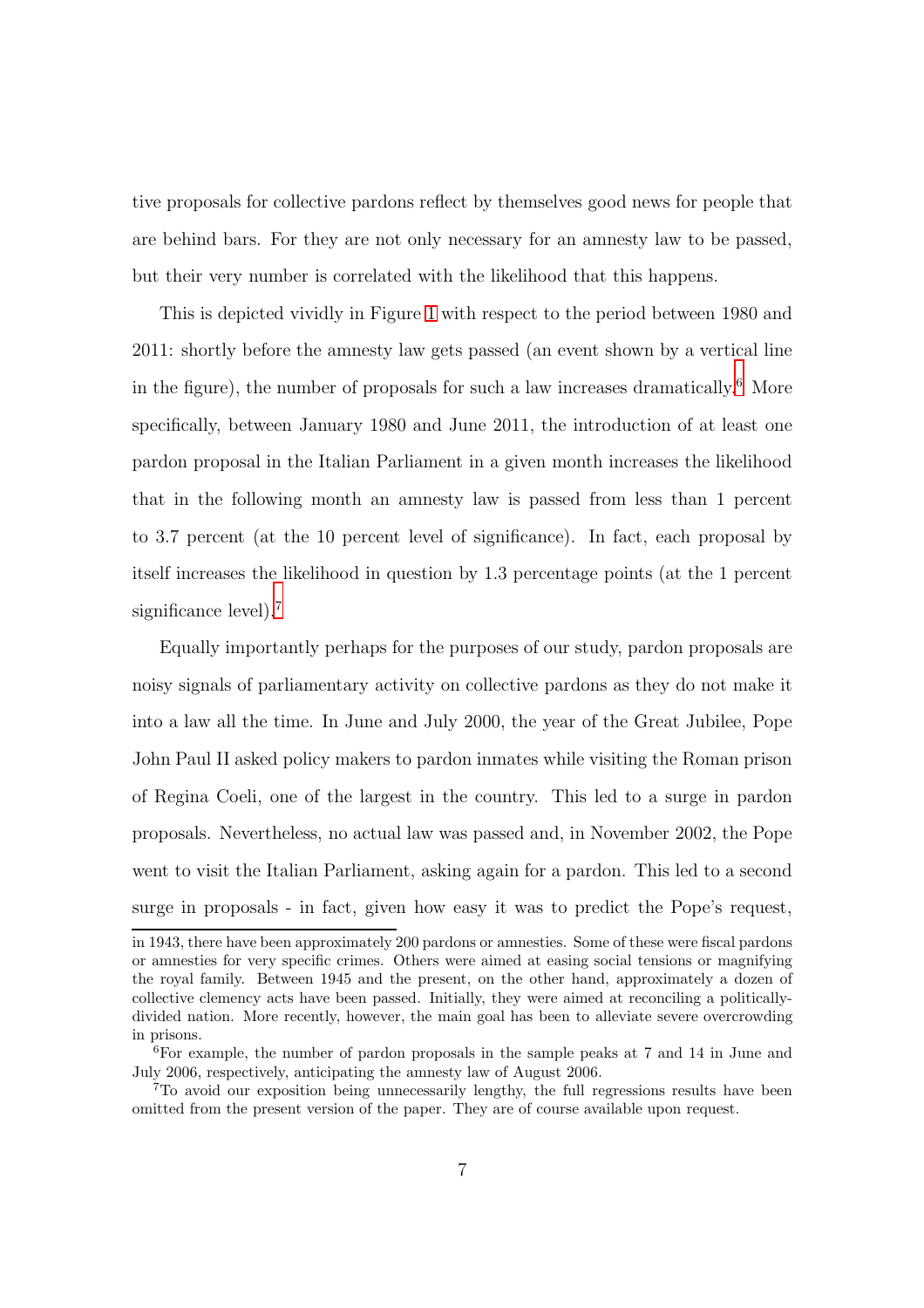the surge actually anticipated his visit exhibiting 4, 1, and 6 pardon proposals in September, October, and November 2002, respectively. However, again no amnesty law was passed.<sup>8</sup>

Since pardon proposals will be our measure of "good" news, it is important to understand how favorable and for whom amongst the Italian prisoners the corresponding event is likely to be. The period under consideration (between January 2002 and June 2011) saw only one amnesty law, on 1 August 2006, and individuallevel data of inmates pardoned on that date shows the average reduction in the length of their sentence to be 15 months. More impressively perhaps, this means that on average 45 percent of one's remaining sentence was pardoned. Figure [2](#page-32-0) depicts the relative frequency of the length of the remaining sentence amongst the Italian prisoners on 1 August 2006, and the fraction of this length that was pardoned on that date - either variable as a function of one's total remaining sentence. On average, an inmate whose total remaining sentence did not exceed 3 years saw it being reduced by half. Inmates with longer remaining sentences had their sentence reduced by a smaller fraction; yet, on average this fraction almost never falls below 10 percent while the measure of these cases in the total population decreases sharply as the remaining sentence length increases. Clearly, based on the August 2006 amnesty law, we may safely assert that pardons induce sizable reductions in one's prison time.

Regarding which inmates in particular are likely to receive a sentence reduction, Table [1](#page-34-0) shows the distribution of criminals by crime type, before and after the August 2006 amnesty law, together with the relative reduction in the corresponding

<sup>8</sup>Our data on suicides in Italian prisons goes back to only January 2002 and, thus, our study of the effect of pardon proposals on suicides refers to the period between January 2002 and June 2011.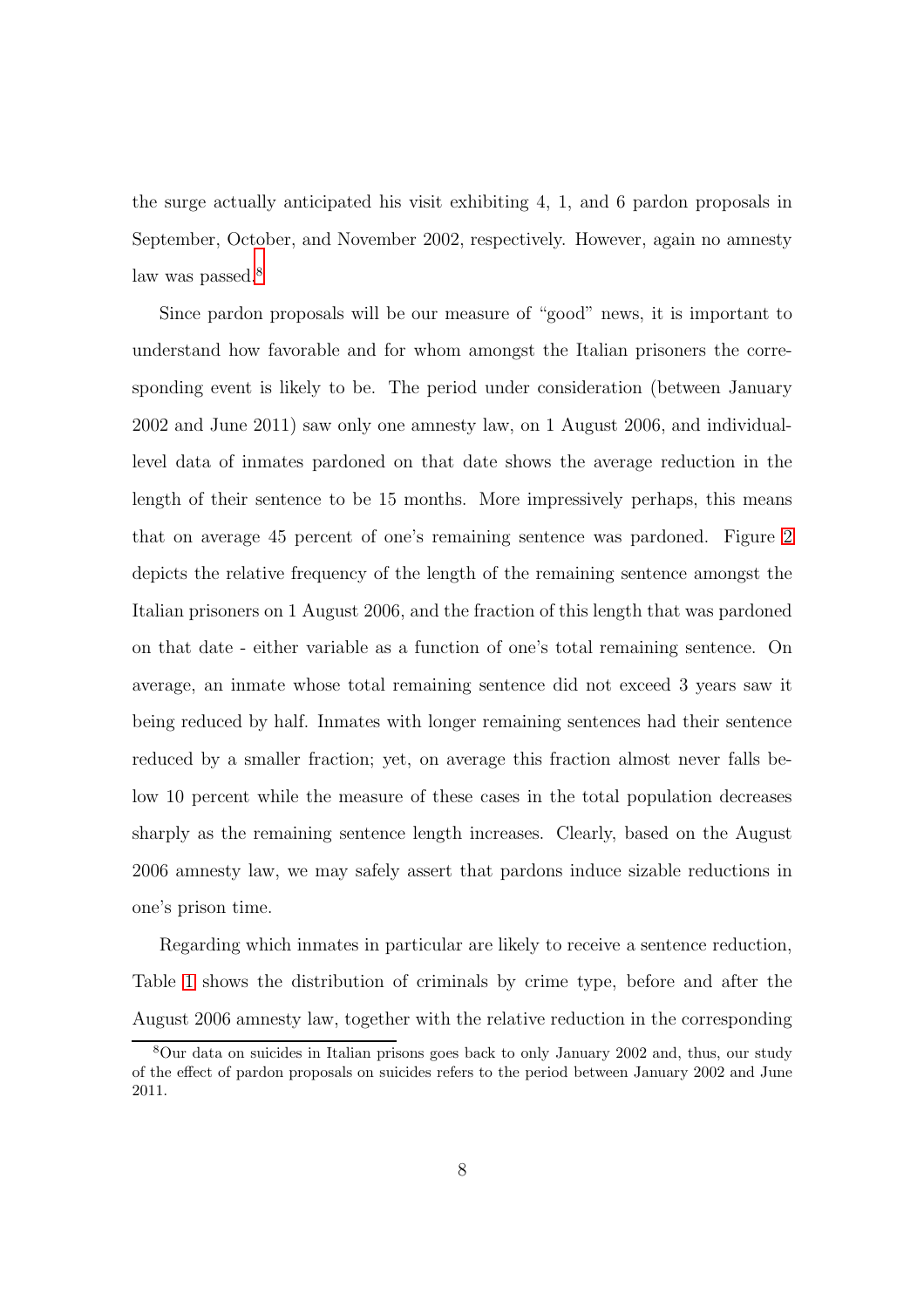prison population. Evidently, the last pardon generated large releases amongst all types of criminals, with the exception of those imprisoned for mafia-related crimes (even though other types of crime that comprise a mobster's sentence may get pardoned, mafia-related ones never do). In fact, 37 percent of the total population in Italian prisons were released immediately while, as we have pointed out above, almost all of the remainder received a substantial sentence reduction, rendering them eligible to be released quite ahead of their initial schedule.

Of course, there is some uncertainty about receiving a pardon: as a rule, to prevent abnormal increases in crime just prior to the introduction of an amnesty law, collective pardons in Italy apply only to crimes committed up to a specific date, usually three to six months before the date on which the law is signed. As a result, for those who happen to have committed a crime too close to the latter date, the pardon is likely to bring nothing but the psychological burden of seeing their fellow inmates released while they stay behind. This notwithstanding, based again on the August 2006 amnesty law, many inmates ought to expect to be released immediately following an amnesty law whereas the vast majority of them ought to expect a significant anticipation of their release date.

#### <span id="page-10-0"></span>3 Suicides in Prison

The yearly suicide rate in Italian prisons is close to  $1/1000$ . This is about 10 times (20 times) higher than that amongst the general (male) population, slightly above the average across the prisons of other European countries, and twice the current average suicide rate across the U.S. jails. Since the number of inmates fluctuates around 60,000, there are about 60 suicides per year (i.e., 5 per month) generating a relatively noisy evolution of suicides.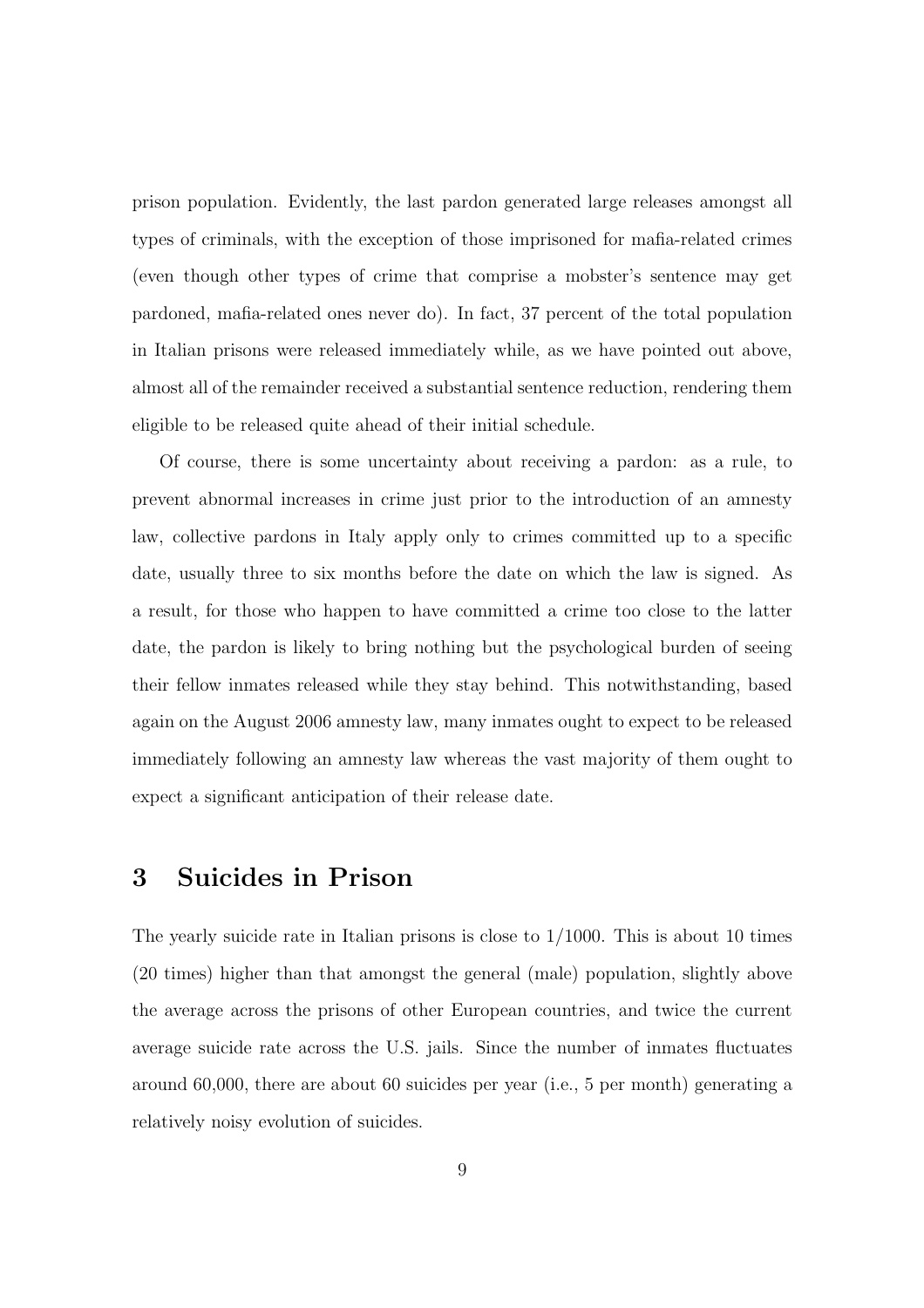At first glance, the relatively high suicide rates in Italian prisons may seem paradoxical with respect to the claim that the decision to commit suicide might exhibit a rational component. After all, if being imprisoned is very likely to lead to the ultimate penalty, a rational agent should have foreseen and avoided this contingency at all costs, including not becoming a criminal in the first place.

Theoretically, the apparent paradox may be explained by the hypothesis that criminal behavior reflects the choice to accept a gamble of high returns from crime against committing suicide if apprehended and convicted (see [Becker and Posner](#page-27-2) [\(2004](#page-27-2)) for a detailed discussion). In more practical terms, it could be driven by error in the sense that some criminals might not be able to foresee how harsh prison conditions can be. Of course, this does not mean that medical conditions do not matter, or that suicides in prison cannot be prevented.<sup>9</sup> It does render though medical conditions as but one of the drivers of suicides in prisons. For an inmate may well choose to not attempt suicide on the onset of a serious depression, but rather wait to see what the future brings. More importantly, one should keep in mind that the goal of our study is to identify a rational component in the decision to not commit suicide.

In prison, attempted suicides tend to be 10 times more than actual ones. Apart from committing a successful suicide being not the easiest of tasks, this may reflect also attempts by inmates to induce their transfer to the hospital, to a different cell, or even their eventual release (see [Kaminski, 2004\)](#page-29-3). Since penitentiary authorities are aware of this, the attempts themselves need to be credible, which intensifies the risk of them turning into actual suicides. This notwithstanding, whenever an amnesty

<sup>9</sup>See, for example, [Ludwig et al. \(2009](#page-30-6)) for a recent economic study on anti-depressants and suicides. For a review of the large literature on the relation between the health status of prisoners and suicides in prison, which is outside the scope of the present paper, see [Fazel and Baillargeon](#page-29-6) [\(2011\)](#page-29-6) and [Hayes \(1995](#page-29-4)) among others.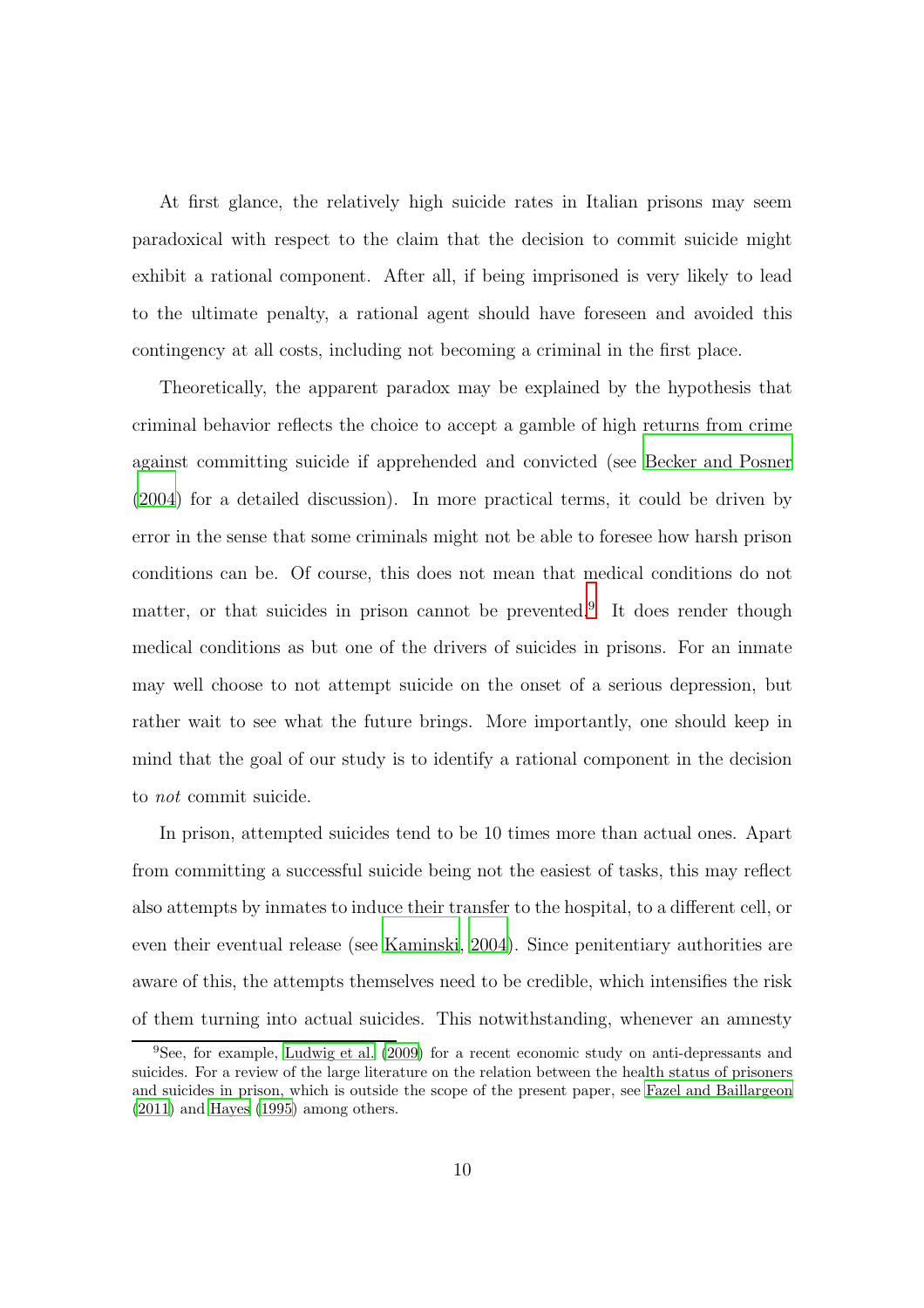<span id="page-12-0"></span>is deemed to be likely, one should expect a decline even in these "hyper-rational" suicides.<sup>10</sup>

## 4 Data and Preliminary Evidence

Our identification strategy uses detailed information on the timing of (i) actual suicides in Italian prisons, and (ii) proposals for collective pardons in the Italian Senate or House of Representatives, over a 10-year period (2002-2011). We obtained the data on the prison population from the Italian Penitentiary Administration (DAP) while that on the legislative proposals for collective pardons can be found on the Italian Senate's website (www.senato.it). Regarding the exact dates of individual deaths, our data comes from the research group Ristretti Orizzonti (www.ristretti.it) - unfortunately, it does not include any information about the actual or expected length of sentence of the respective inmates.<sup>11</sup>

The summary statistics are shown in Table [2.](#page-35-0) On average there are more than 4 suicides and about 1.5 natural deaths a month. There is on average a proposal every two months, and minor parties, minority parties, and congressmen with a history of pardon proposals tend to present more proposals, which is something we are going to exploit later.

The parliamentary activity on pardon proposals typically coming in concentrated waves in our sample, Figure [3](#page-32-1) sets the event times to be the months in our sample in which uninterrupted strings of proposal activity (more precisely, sequences of consecutive months for which in each and every month at least one pardon proposal

<sup>&</sup>lt;sup>10</sup>The term is borrowed from Kaminski  $(2004)$ , where it is argued that the stakes can be so high in prison to render even what appears to be inhuman and bizarre behavior "hyper-rational."

<sup>&</sup>lt;sup>11</sup>The same data have been used by Drago et al.  $(2011)$  to look at the relationship between prison conditions (proxied by deaths in prison) and recidivism (see, also, [Katz et al., 2003\)](#page-29-8).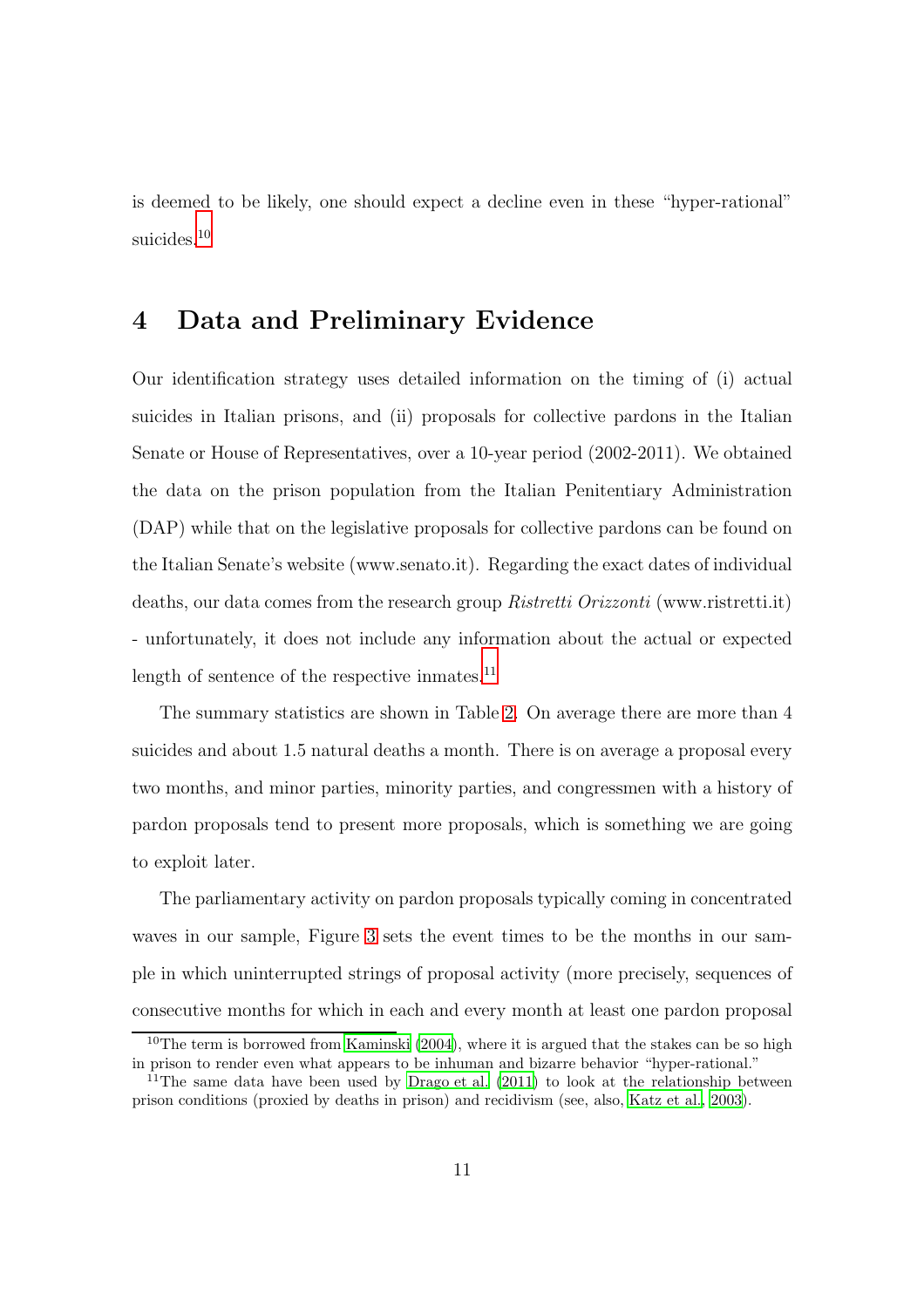appears in the Italian parliament) come to an end. For a period of four months before and four months after the event time,<sup>12</sup> the average number of pardon proposals per month (depicted by squares in the figure) is compared to the average number of suicides per month (depicted by vertical bars in the figure). A local polynomial regression (depicted by the dashed line in the figure) smooths the monthly averages to ease the analysis. Suicides in Italian prisons appear to respond to the ongoing parliamentary activity. More precisely, suicides tend to decrease while pardon proposal activity is being built up in the parliament and increase back again after a few months when this comes to an end. The number of suicides exhibit a local minimum around the time a wave of proposals ends.

Pardon proposals are frequent but negative votes on them are extremely rare. Most proposals that are doomed to be unsuccessful are past the first parliamentary discussions kept on hold, or (one might say) forgotten in some drawer. In fact, there was only one date (12 December 2006) in our nine-year sample when a pardon proposal was turned down by vote.<sup>13</sup>

While "good news" might translate into immediate changes in expectations (the negative event times), in the absence of "bad news" a smooth increase in suicides following the end of a wave of proposals is the evidence one would expect as hopes of freedom are being shattered.

As a preliminary placebo tests, Figure [4](#page-32-1) shows that for the same period of four months before and four months after the event time, no relationship emerges between proposals and natural deaths in prison.<sup>14</sup>

<sup>&</sup>lt;sup>12</sup>Such spacing is determined by the typical spacing between waves of proposals.

<sup>&</sup>lt;sup>13</sup>One observation is far from enough to perform any meaningful statistical test (although there is a significant increase in suicides immediately after that date).

<sup>&</sup>lt;sup>14</sup>Again, to smooth the monthly averages (the vertical bars) a local polynomial regression (depicted by the dashed line in the figure) shows now no evidence of any relation between deaths from natural causes and the ongoing parliamentary activity.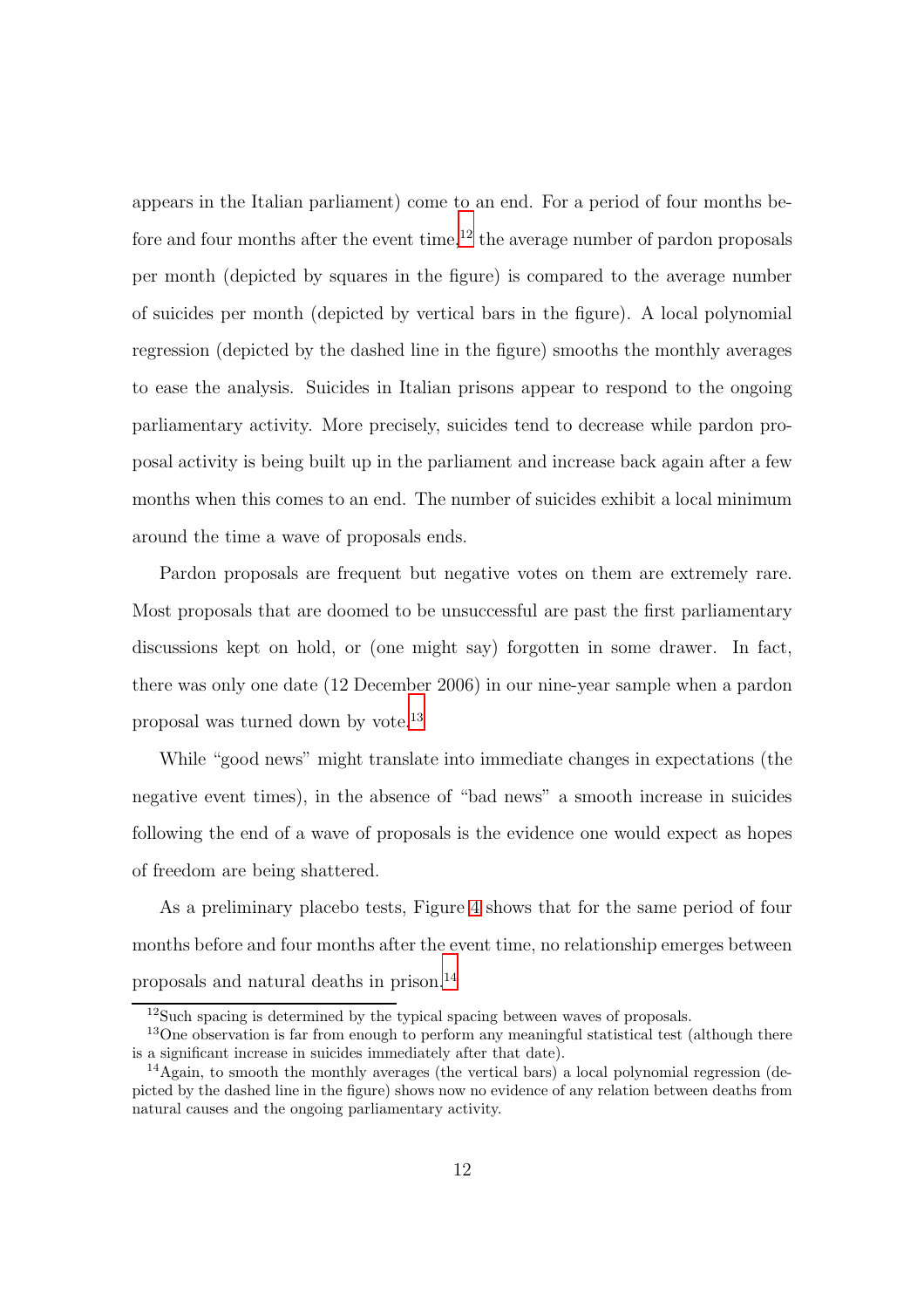Based on Figure [3,](#page-32-1) another way to present the evidence is to relate suicides to proposals presented in previous months. In order to take potential seasonal components into account, Figure [5](#page-33-0) presents the average suicide rate by each month of the year - for instance, the average suicide rate following January across our 10 year sample. In doing so, we restrict attention moreover at whether there were any legislative proposals during the month that precedes the one in which the suicide takes place so as to avoid any reverse causality, in the sense that members of congress may be more likely to propose collective pardons when suicide rates are particularly high. $15$ 

The results of this approach are depicted in Figure [5.](#page-33-0) Namely, for a given month of the year, the suicide rate for that month is lower if the month was preceded by legislative proposals than when no pardon proposals have been made in the preceding month. As an observation, this refers to any month of the year but February, March, April, September, and November - these five months are not included in the figure because no pardon proposals were ever made in our sample in any of these months.

As a rule, this evidence applies across the years in our sample with only one exemption, August 2006. If we were to include this month in our analysis, the August suicide rate when pardon proposals occurred in July would be higher across the sample than the suicide rate in August when no pardons have been proposed in July. Of course, the August in question is a very peculiar August. On 1 August 2006, a pardon proposal succeeded into actually becoming law - the only time this occurs

<sup>&</sup>lt;sup>15</sup>Of course, it could be argued that one month is not long enough a period to rule out contemporaneous relations that may be driving the observed correlation between pardon proposals and changes in suicide rates. Indeed, one could surmise that current poor living conditions in prisons (for instance, due to over-crowding or budgetary problems) force inmates to end their lives, and subsequently legislators to propose collective sentence reductions. Under this hypothesis, however, the implied correlation between pardon proposals and changes in suicide rates ought to be positive, not negative as in the data.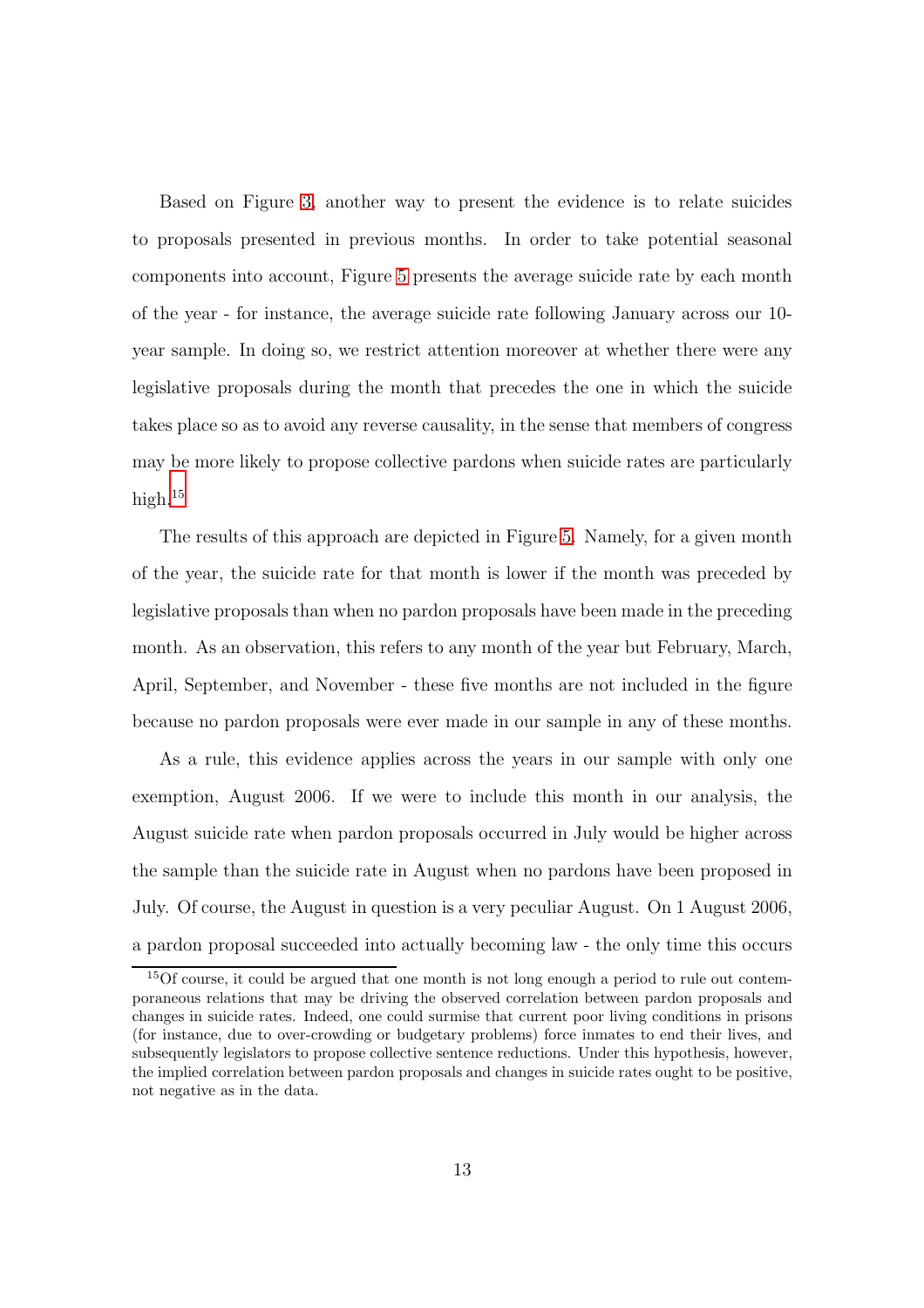during the period under investigation. And it could well be that the discrepancy this particular month is causing on the August suicide rates in our sample are driven by the suicides of inmates who did not receive a sentence reduction on 1 August 2006. In fact, this category of prisoners had to cope not only with the psychological burden of seeing their fellow inmates released or soon to be released (which would be in line with evidence on relative comparisons, as in [Daly et al.](#page-28-4), [2013](#page-28-4)), but also with the historical regularity that following an actual pardon the next one might be a decade or more away.

Evidently from Figure [5,](#page-33-0) for each and every of the seven months shown in the figure and across the years in our sample, the monthly suicide rate when pardons have been proposed during the preceding month is lower than when no such legislative proposals were made. While this already attests to an apparently significant , that appears to be significant (the likelihood of getting seven "downs" out of seven independent Bernoulli "up-down" trials using a fair coin is only  $0.5^7 = 0.008$ ) negative relation between pardon proposals in the Italian parliament and suicides in Italian prisons, in what follows we will investigate this rigorously by means of regression analysis.

Before proceeding, however, and as a preliminary placebo test, we can check that there is no apparent relation between pardon proposals and the death rate amongst inmates from causes other than suicides.<sup>16</sup> To this end, Figure [6](#page-33-0) depicts the monthly death rate in Italian prisons from natural causes, categorizing again the data by whether there were legislative proposals during the preceding month, and excluding again the August 2006 observation.

<sup>16</sup>One might consider comparisons of the pardon proposals with the national suicide rate in Italy, or the suicide rate amongst Italian men, as another placebo test. Prisons being isolated environments, however, the power of such tests is bound to be inadequately small.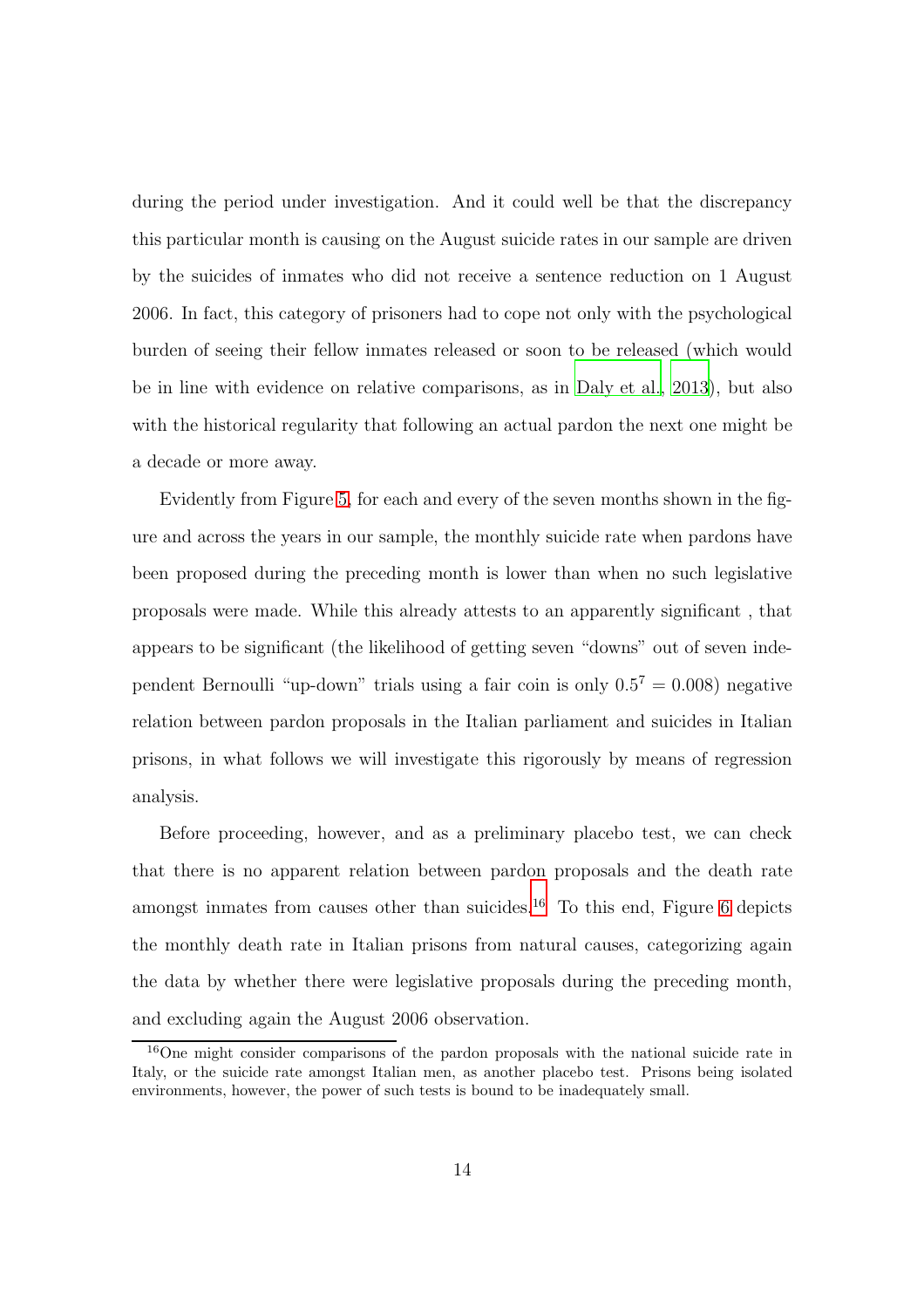Our comparisons here refer to any given month of the year across our sample but for the months January, June, and December - as there were no deaths from naturals or unknown causes in our sample in any of these months when at least one pardon proposal was made during the respective preceding month. As opposed to our observations for the suicide rates, there seems to be no clearly obvious pattern between pardon proposals and deaths from causes other than suicides - in fact, the monthly death rates for May and July are now significantly higher when pardons have been proposed during the preceding month than when no legislative proposals were made. To put it more formally, the hypothesis that the observed relation between pardon proposals and death rates from natural or other causes is due to independent Bernoulli "up-down" trials using a fair coin cannot be rejected.

#### 5 Regression Analysis

Needless to say, claiming descriptive evidence of a relationship between pardon proposals and changes in suicide rates assumes at a minimum that inmates do follow the parliamentary activity on pardons from within the prison confines. Of course, in the absence of any evidence that suicides respond to pardon proposals, one would not be able to rule out that inmates do not or cannot follow parliamentary activity. By contrast, the fact that such evidence seems to exist implies that inmates do follow the parliamentary activity on pardons, at least on average. Nonetheless, this is an assumption and, as such, it needs to be checked.

To this end, we looked at the distribution of articles that appeared on two of the main Italian newspapers, *Il Corriere della Sera* and La Stampa, and found that in 75 percent of the weeks in which a pardon proposal was introduced in parliament one or more articles dedicated to pardons appeared in press, a likelihood that drops to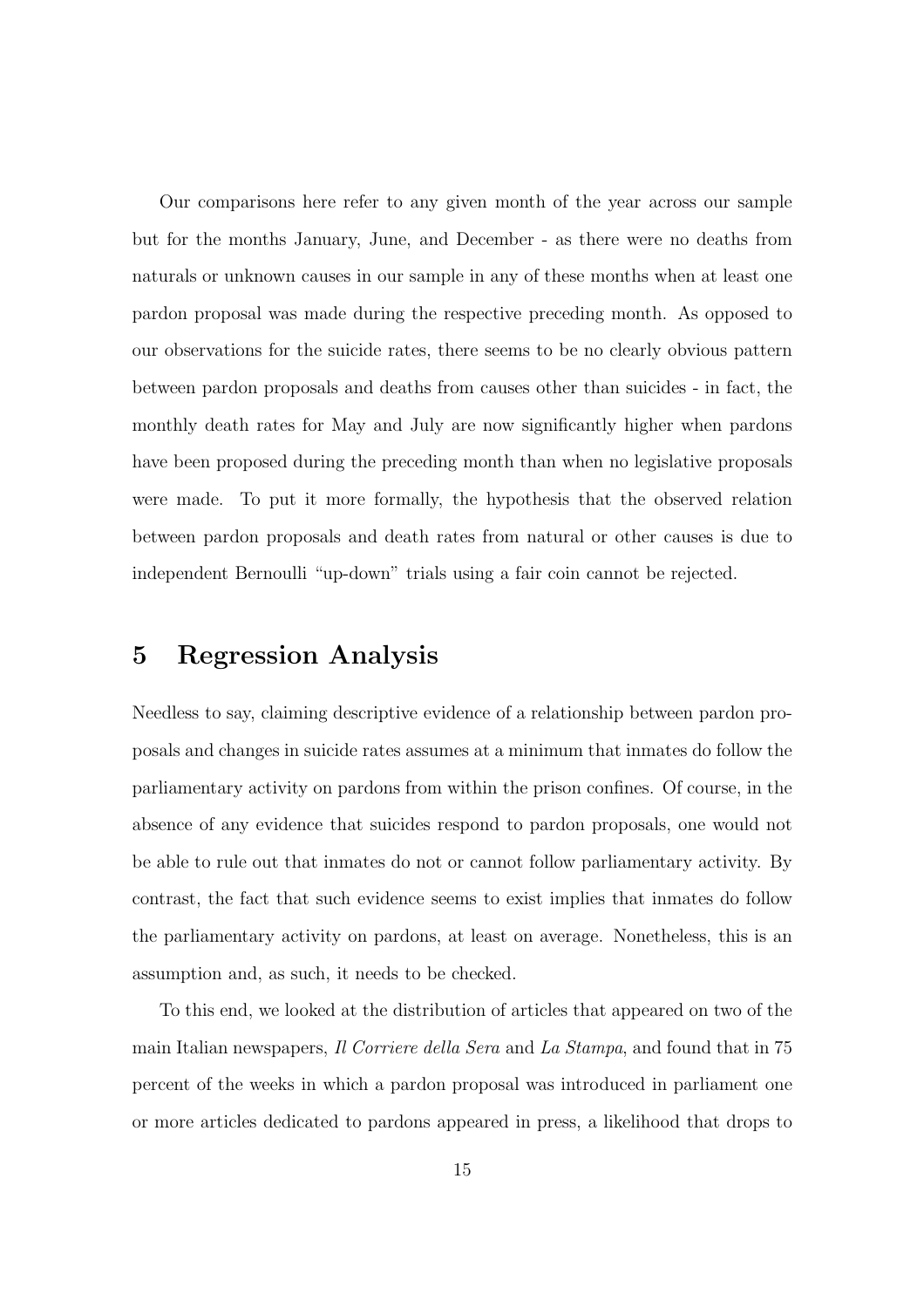less than 20 percent for the weeks without proposals.<sup>17</sup> Furthermore, conversations with Francesco Morelli and Riccardo Arena, the respective directors of the monthly prison magazine Ristretti Orizzonti and the weekly prison radio program Radio Carcere, revealed that inmates are well aware about the legislative proposals while news inside prisons tend to travel very fast by word of mouth.<sup>18</sup> Unfortunately, we could not find any hard evidence on these claims, other than the fact that Ristretti Orizzonti's website has about 4,000 unique visits per day.

#### 5.1 Benchmark Results

Given that we have only anecdotal evidence about how information flows into prisons, we proceed with the deployment of regression analysis to test whether pardon proposals lead to significant differences in suicide rates. Since legislative proposals are bound to be orthogonal to any individual characteristic that might affect an inmate's suicidal behavior, parsimonious regression specifications are sufficient. Table [3](#page-36-0) presents the estimates of different Poisson regressions, the exposure variable being prison population (which in Italy is measured by semi-annual census).<sup>19</sup> We aggregate the data by month to reduce the variability in suicides and regress the total number of suicides on the number of proposals presented in previous months. Given the presence of seasonality in suicidal behavior, each regression includes monthly fixed effects. To account, moreover, for the fact that the actual pardon in August 2006 might be "bad news" for those inmates who did not receive a sentence re-

<sup>&</sup>lt;sup>17</sup>The articles in question are freely available on the journals' respective websites (www.corriere.it and www.lastampa.com).

<sup>&</sup>lt;sup>18</sup>Ristretti Orizzonti (Limited Horizons) was established in 1998 while Radio Carcere (Radio Prison) has been broadcasted since 2002 by Radio Radicale (Radical Radio), a well-known Italian radio station.

<sup>&</sup>lt;sup>19</sup>The expected number of suicides in month t is given by  $\mathbb{E}[y_t|\mathbf{x}_t] = Pe^{\theta^{\mathsf{T}}\mathbf{x}_t}$ , where P represents the prison population and  $x_t$  the array of pardon proposals in the preceding months. The coefficients can be interpreted as simple semi-elasticities:  $\theta_i = \mathbb{E}[y_t|\mathbf{x}_t]^{-1} \frac{\partial \mathbb{E}[y_t|\mathbf{x}_t]}{\partial x_{it}}$ .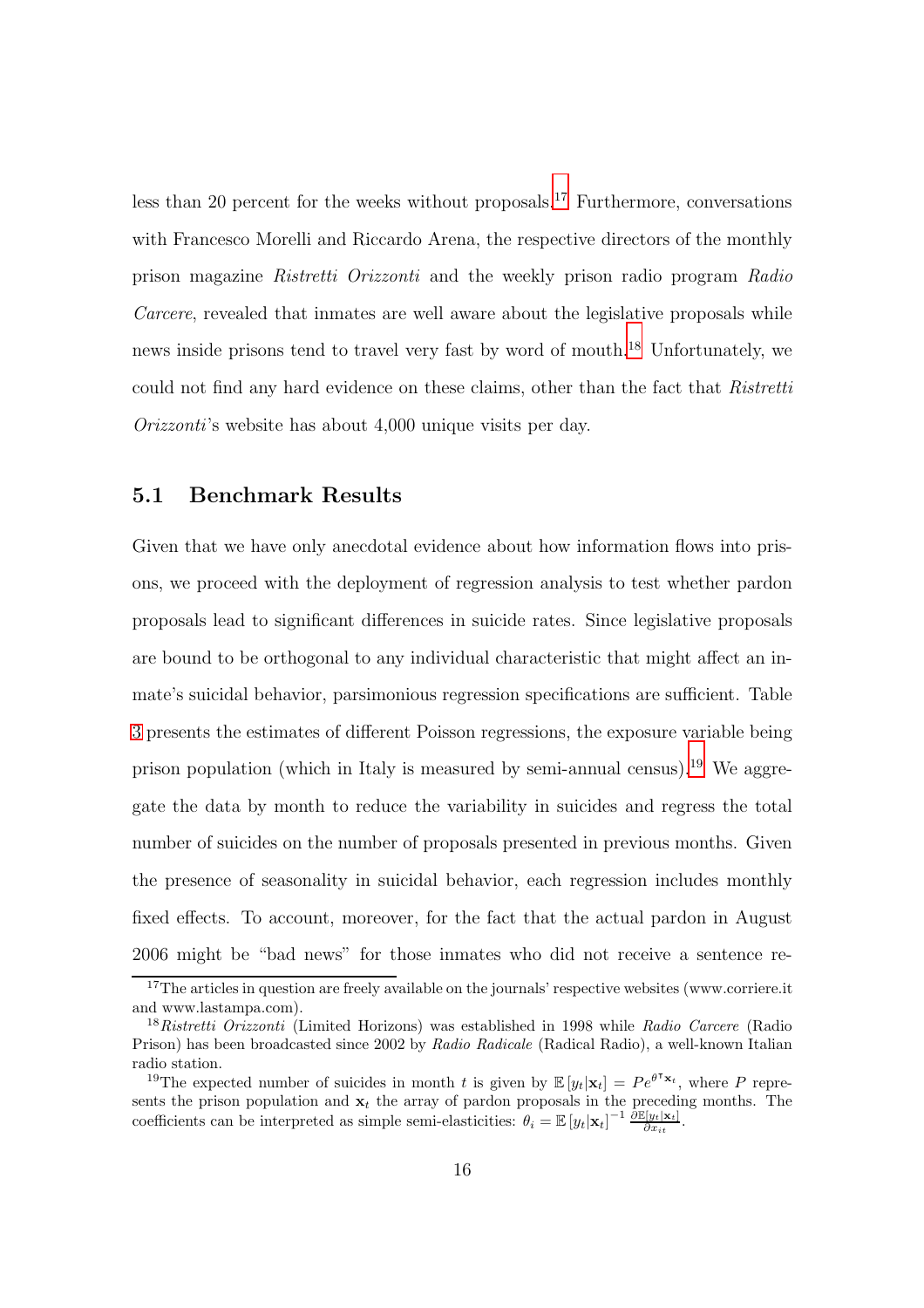duction, each regression includes also a dummy equal to one for August 2006. Its coefficient is always significant and approximately equal to two. That is, amongst those inmates who had to remain behind bars while nearly 20,000 of their fellow inmates were released following the amnesty law of August 2006, suicide rates were 200 percent higher than expected, despite a reduced overcrowding!

We do restrict attention to the pardon proposals presented in the preceding months. The use of such lags reduces the concern of reverse causality which would bias the estimated coefficient upwards. It accounts also for the possibility that it might take on average several days for the information about legislative proposals to reach all inmates. Column 1 of Table [3](#page-36-0) controls for pardon proposals presented up to 3 months earlier  $(t-3)$ , while each of following columns tests the exclusion of the last lag using the Akaike Information Criterium. The latter suggests the last column as the preferred specification - indeed, for all but the immediately-preceding month the lags correspond to coefficients that are very close to zero in terms of value and not different from zero in terms of statistical significance.

The first row of Table [3](#page-36-0) indicates also that each pardon proposal in the previous month reduces the number of suicides by between 7.5 and 8 percent. Each column of the table presents also the p-value of an overdispersion likelihood-ratio test that compares the Poisson model to the Negative Binomial one. The latter regression approach might seem as an even more natural benchmark, being at least more flexible as it relaxes the assumption that the conditional variance equals the conditional mean. Yet, none of the specifications allows us to reject the Poisson model in favor of the Negative Binomial one. Indeed, under either regression approach, the estimated dispersion parameter is always very close to zero, while the estimated coefficients are almost identical between the two models.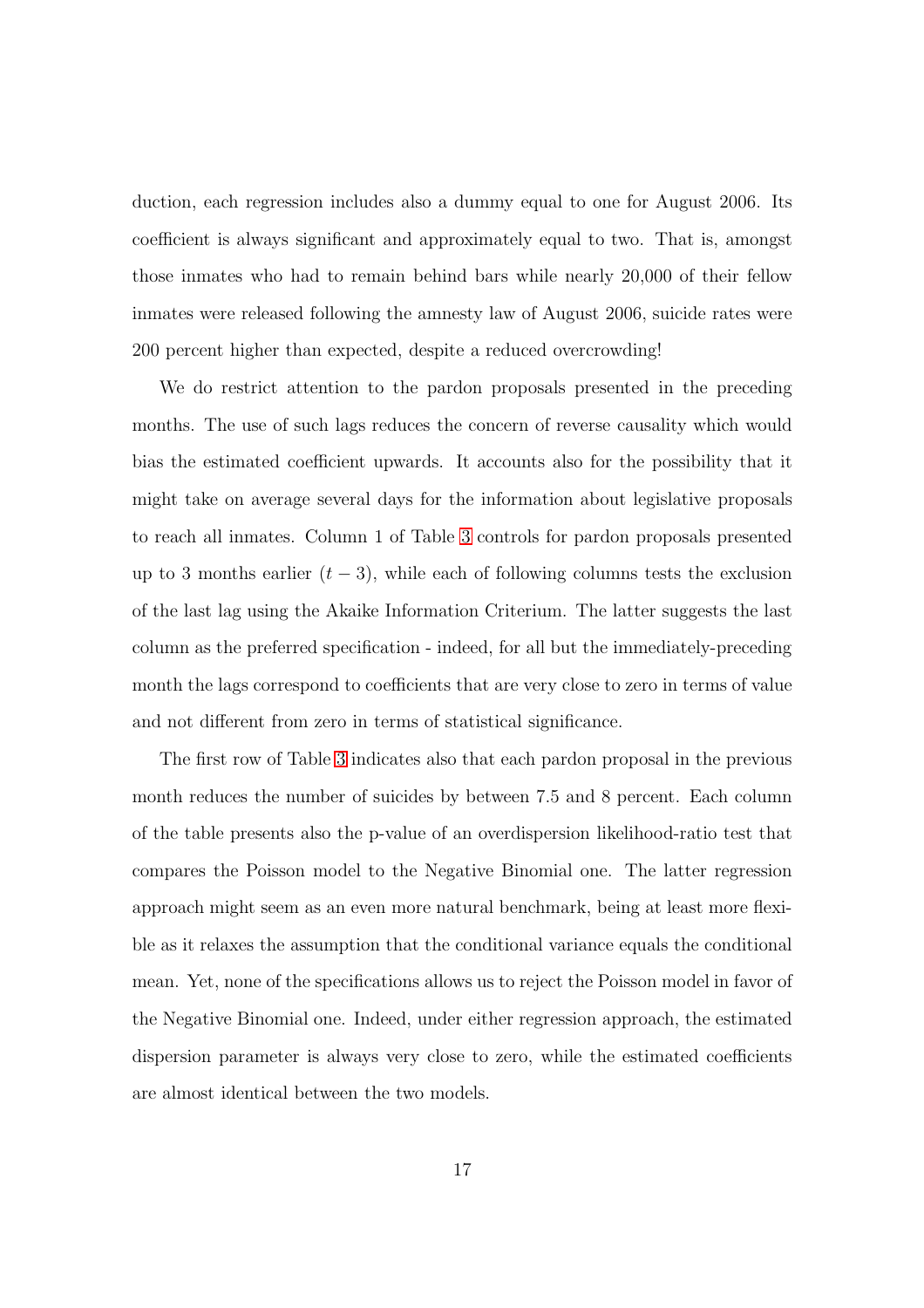Conditional on proposals presented in the previous month the ones presented before do not seem to matter.<sup>20</sup> This evidence is fully in line with our previous event study (see Figure [3\)](#page-32-1). What seems to matter for inmates are signals that the legislative process is progressing, meaning that in the previous period proposals have been presented.

Following the same informational logic, conditional on the proposals presented future proposals should not influence the suicides rate (unless proposals are presented to reduce the number of suicides). Table [4](#page-37-0) tests this prediction using proposals presented up to 3 months after the suicides. There is no evidence that future proposals influence current suicide rates. $21$ 

#### 5.2 Difference in Differences Results

The evidence of a relationship between pardon proposals and suicide rates appears not only descriptive, nevertheless it could be that the observed correlation is driven by some other underlying factor to which both pardon proposals and suicides in prison respond. Of course, the first such factor that comes to mind has to do with living conditions in prisons - in particular, overcrowding. And this is precisely the story behind the central claim of the present paper. For if pardon proposals are the product of severe problems with living conditions in prisons, the resulting reduction in suicides rates cannot but be due to the inmates' improved expectations about their future living conditions.

Another factor, however, could be that, for some reason, pardon proposals in the

<sup>&</sup>lt;sup>20</sup>They matter more if one did not control for the subsequent ones. Results are available upon request.

 $^{21}$ Adding the potentially endogenous present number of proposals to the analysis does not alter the results, and the coefficient on the present number of proposals is negative and close to being significant. Given that the proposals presented in the same month that suicides are recorded are potentially endogenous we prefer to exclude them from the regressions.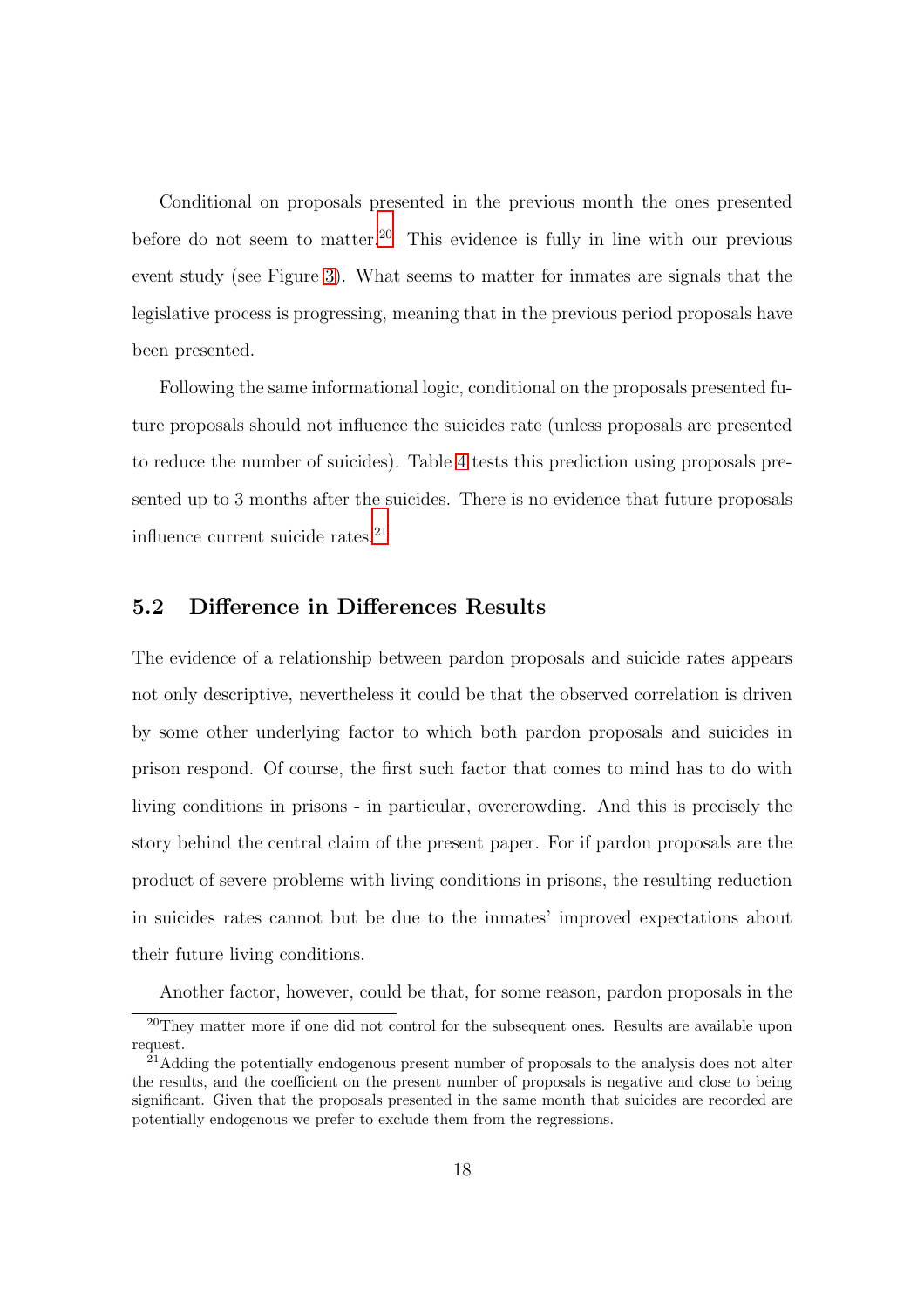Italian parliament are decreasing the levels of violence inside Italian prisons, so that suicides in prisons might not be the product of forward-looking considerations, but of the resulting reduced levels of violence. With respect to this hypothesis, recall that we also have information on deaths related to causes other than suicides. Our next identification strategy, therefore, is going to exploit information on the number of deaths that are supposedly due to natural causes (using a difference in difference procedure). Instead of the suicide rate being our dependent variable, we will use now the difference in the monthly death rates (per 10,000 inmates) from suicides and natural causes. Table [5](#page-38-0) presents difference-in-differences regression results.<sup>22</sup> Since the differences in question take both positive and negative values, we deploy estimation by ordinary least squares, controlling again for the August 2006 amnesty law dummy and for monthly fixed effects.<sup>23</sup>

As shown by columns  $(1)-(3)$  of the table, following more legislative proposals in the preceding month, there are consistently fewer suicides in the current month, as compared to natural deaths. The corresponding regressions deploy three, two, and one lag: only proposals introduced in the immediately preceding month have a significant effect in lowering the difference in the respective death rates.

The coefficients in Table [5](#page-38-0) are around 5 percent, meaning that the typical proposal is associated on average and in the short run with 0.05 fewer suicides per month per 10,000 inmates than deaths by natural causes.

Given that on average there are 0.72 per 10,000 inmates suicides every month, in relative terms, the negative effect on the suicide rate is close to 7 percent, and thus

 $^{22}$ Unfortunately, our data does not permit a finer categorization of the other causes of death. Needless to say, had this been possible (for example, into violence, health problems, infectious diseases, etc.), it would allow for a more thorough investigation.

<sup>&</sup>lt;sup>23</sup>Estimating a Poisson regression controlling for the number of deaths from natural causes leads to the same results.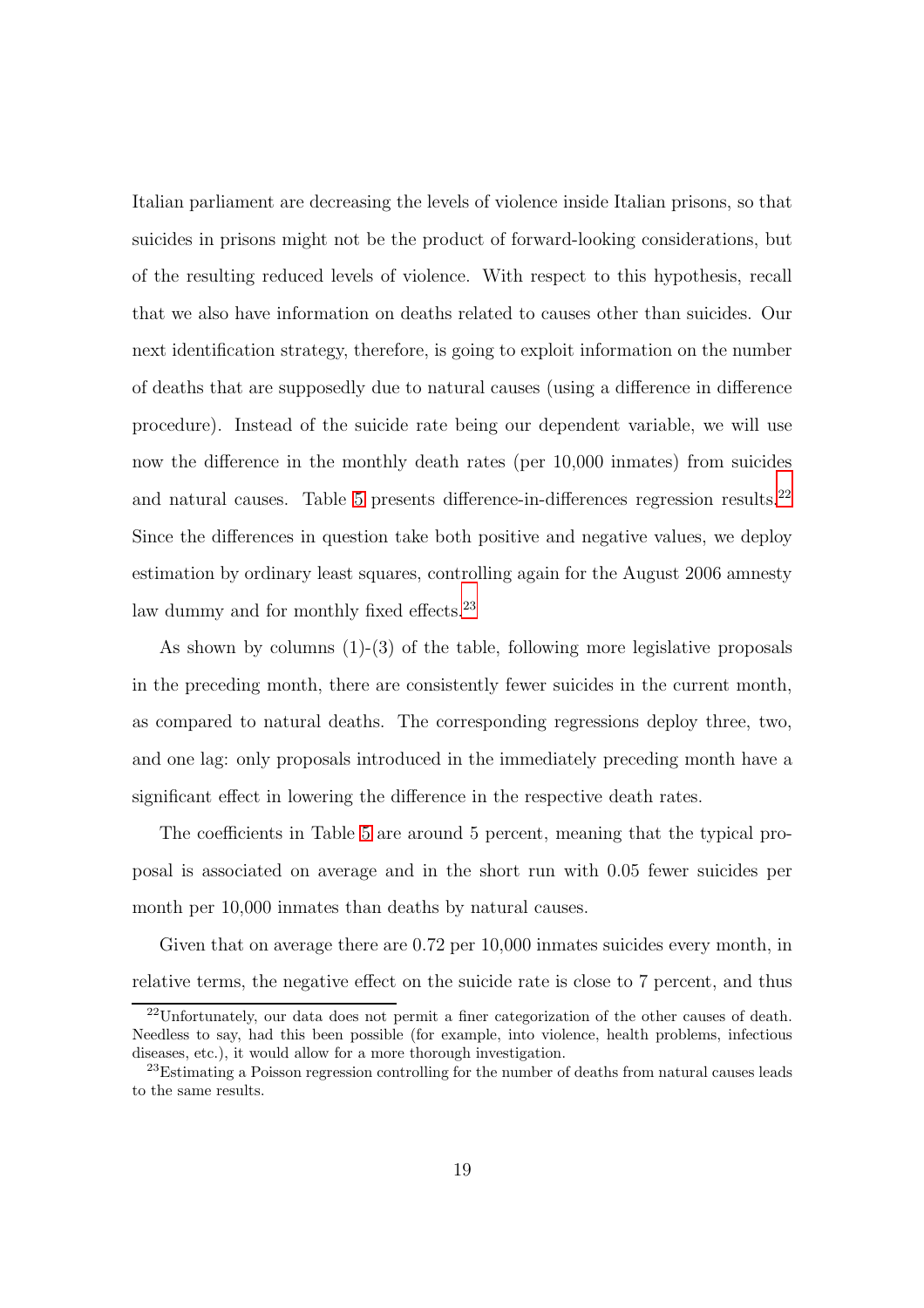comparable to the Poisson estimates above. Given that there are about 60 suicides a year, on yearly basis this translates in four saved lives. Since we are dealing with changes in expectations that are notoriously hard to measure, and since this is the first study to directly test such forward-looking behavior in suicides, it is difficult to judge the size of the estimate.

#### 5.3 Political Heterogeneity of the Effects

Overall, our analysis is quite conclusive that the typical pardon proposal tends to be associated with a reduction in the suicide rate, but not in the rates of death due to other causes. Yet, it may well be that not all legislative proposals are equally powerful signals in inducing inmates to adjust their expectations about the likelihood of an amnesty law.

It should be noted, in particular, that for a pardon proposal to become amnesty law an absolute parliamentary majority of two-thirds is required. As a consequence, the pardon proposals that are put forward by parliamentary members of the largest political parties could be more important signals than those proposals which are presented by members of parliament who belong to minor parties. The results reported in Column 1 of Table [6](#page-39-0) suggest that this is indeed the case, despite the lack of statistical significance. Proposals presented by politicians who belong to the major parties (namely, the 9 proposals presented by members of ULIVO, the main center-left party at the time, and the 12 proposals put forward by members of FORZA ITALIA, the main center-right party at the time) do carry more weight than the ones presented by the remaining minor parties.

Given that an absolute parliamentary majority is required for a pardon proposal to become amnesty law, restricting attention also to whether or not a given pardon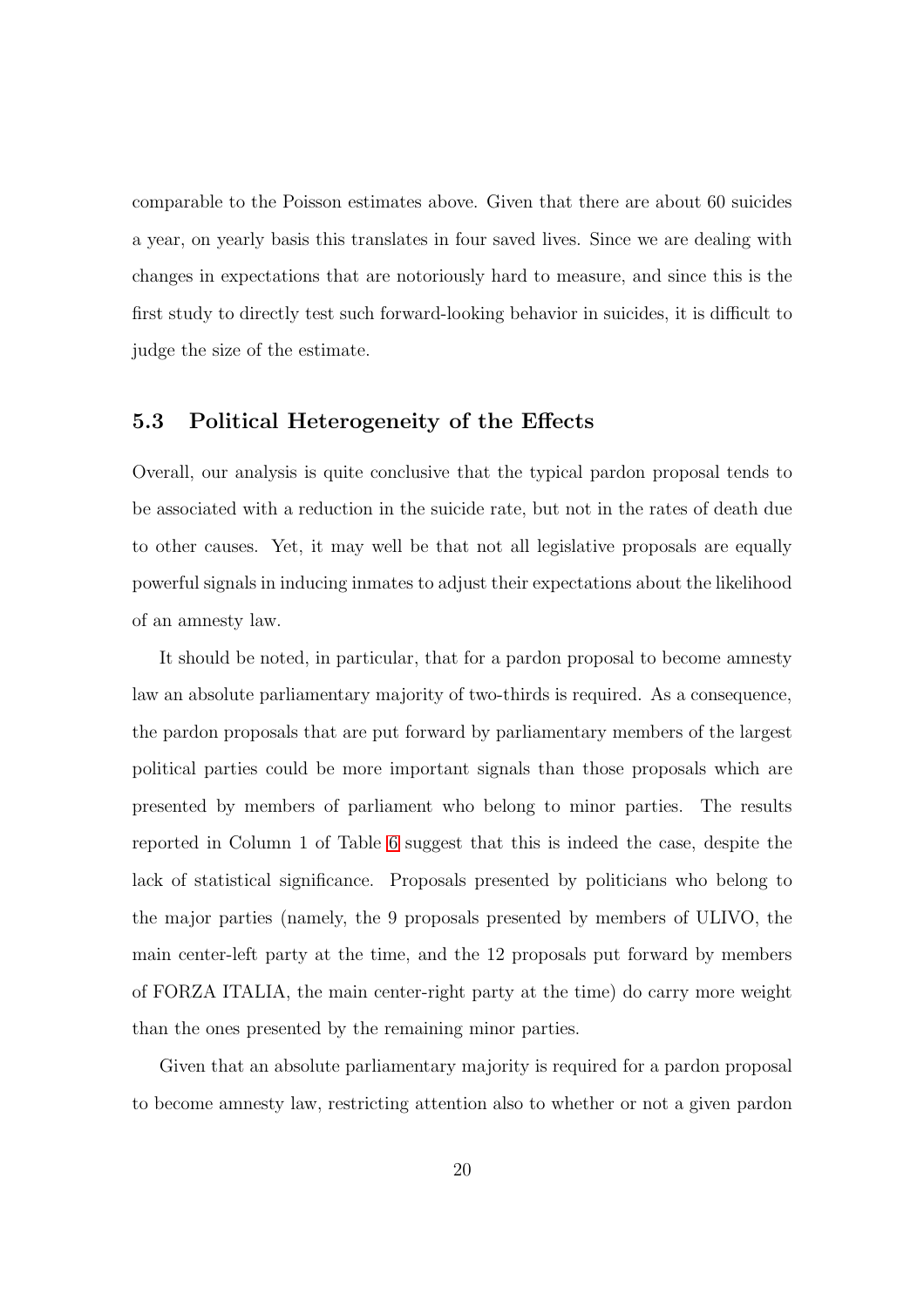proposal is made by a politician belonging to the governing parliamentary majority refers to another partition of the Italian parliament that may as well matter for signalling. In this sense, Column 2 of Table [6](#page-39-0) indicates that proposals put forward by members of the parliamentary opposition carry more weight, a result in line with the very fact that, throughout the period under consideration here, the required absolute majority of two thirds had been impossible for the governing parliamentary majority to achieve on its own.

Yet another determinant of the relation between a given legislative pardon proposal and its power in signalling the likelihood of an amnesty law has to do with the "credibility" of the politician who puts it forward. Indeed, as in any signalling model the receiver's belief-updating rule is bound to depend on the sender's credibility (see [DellaVigna and Gentzkow](#page-29-9), [2010,](#page-29-9) for an overview on persuasion in economics), the inmates' inferences on the likelihood of success of a given pardon proposal will depend on what they know about the proposer.

To frame the issue more precisely, the question here is whether proposals presented in parliament by politicians with a long record of such proposals (measured by the total number of pardon proposals they have put forward) induce fewer changes in suicides than proposals by members of parliament without a reputation for such initiatives.<sup>24</sup> To this end, the final column of Table [6](#page-39-0) shows that pardon proposals originating from members of parliament with more than 3 such proposals under their belt (which corresponds to 46 percent of the total number of pardon proposals) tend to reduce suicides in prisons by less than the proposals that are initiated by members with track record of fewer than 3 proposals.

<sup>24</sup>For example, between 2000 and 2006, Marco Boato of the Partito Radicale introduced 11 pardon proposals. The corresponding frequency, on average almost two proposals per annum, coupled with the subsequent failures to reach the required parliamentary approval, might reduce significantly the value of a given proposal as a signal that an amnesty law is more likely.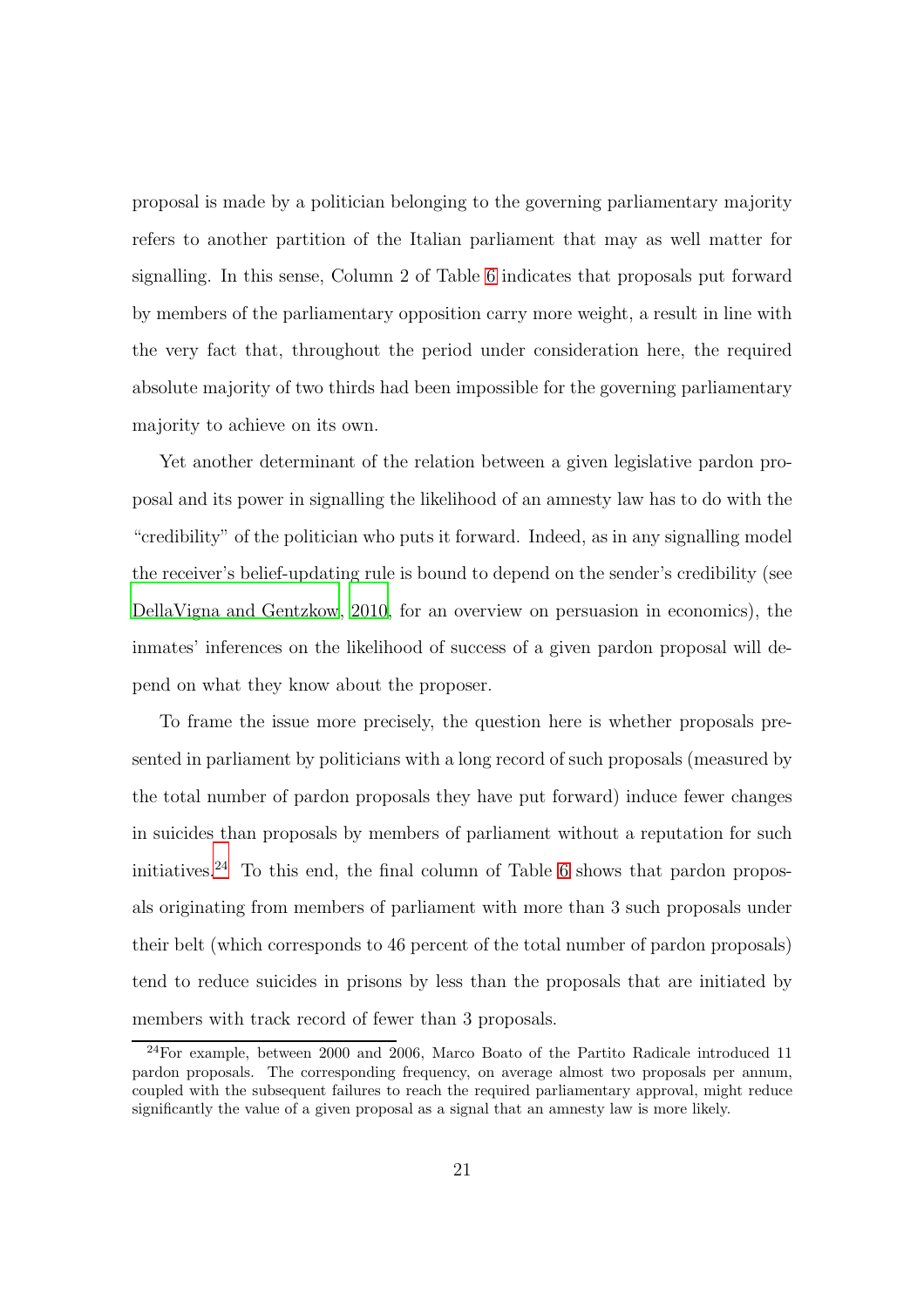#### 5.4 Robustness Checks

It remains to examine the robustness of the preceding analysis. To this end, Table [7](#page-40-0) presents several checks. Columns 1 and 2 show our two benchmark regressions: the Poisson one and that based on the most conservative difference-in-differences specification, respectively. The latter refers to the difference between the rate of suicides and the death rate from other causes, as been depicted by Columns 5-6 of Table [5.](#page-38-0) Year fixed effects are added in Columns 3 and 4 of Table [7.](#page-40-0) In these specifications, the identification is based only on the differences in pardon proposals across months within each year. Compared to the first two columns of the table, the results now change a little. The Poisson coefficient goes from -8 to -7 percent, and its significance falls from the 5 to the 10 percent level. By contrast, the difference-indifferences coefficient increases from -5.8 to -8.6 percent, while its significance rises from the 10 to the 5 percent level.

Equally small changes are obtained also if one does not control for exposure in the Poisson model. This is shown by Column 5 of Table [7](#page-40-0) while its last two columns depict another important robustness check. This consists of including past suicide rates (Column 6) or past differences between suicides and death rates from other causes (Column 7), so as to control for reverse causality. More precisely, if past suicide rates were correlated with past proposals, the coefficient on past proposals might just capture autocorrelation between present and past suicide rates. However, this does not seem to be the case. The autoregressive coefficient is precisely estimated as being close to zero while the coefficient on past proposals is only slightly lower than before.

Finally, the estimated coefficients of interest become only slightly larger when we restrict attention to those years in which most of the proposals were presented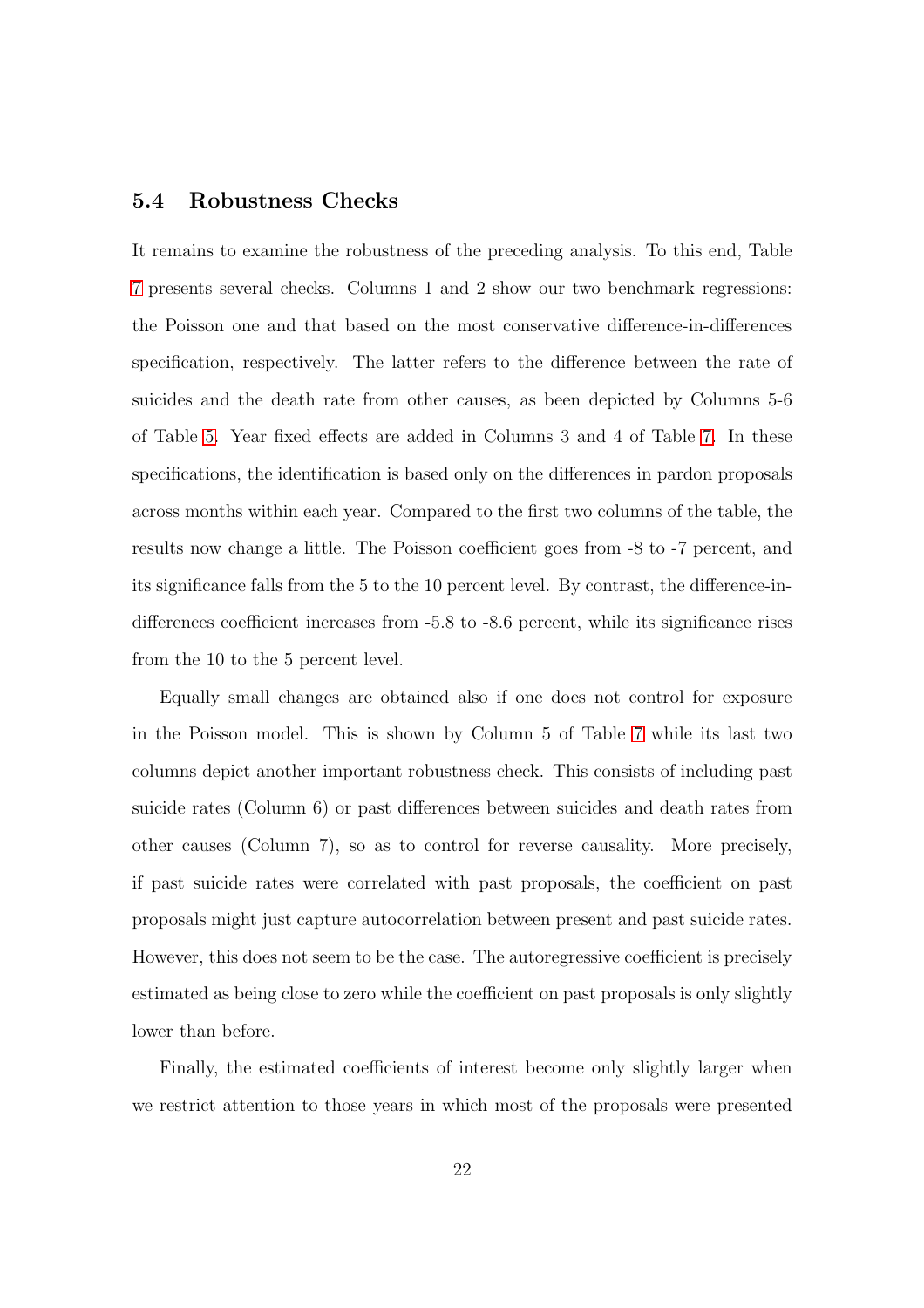(2002-2006). The pertinent results are shown in Table [8](#page-41-0) whose first two rows refer to the corresponding contemporaneous relations. These are based upon the assumption that the effects of pardon proposals on suicide rates materialize within the month that follows a proposal.

Nonetheless, to account also for the possibility that it takes longer for the news about legislative proposals to reach the prison confines and induce inmates to adjust their expectations, the subsequent rows of Table [8](#page-41-0) introduce expectation proxies that are based on the average number of proposals in the preceding 2, 3, or 4 months. The largest effect (10.9 percent reduction in the suicide rate per proposal) obtains when we use a lag of 3 months to measure expectations, but the differences are small overall. And as before, the Akaike Information Criterion favors the specification that restricts attention to the immediately-preceding month.

#### <span id="page-24-0"></span>6 Concluding Remarks

Clearly, by falling on average when the legislature proposes new pardons, suicide rates in Italian prisons do respond to changes in expectations about future conditions. Pardon proposals constitute "good news" for the inmates, who might expect reductions in their length of sentence, but also improvements in their living conditions via an alleviation of over-crowding in prisons. Overall, our analysis provides evidence of forward-looking behavior in the decision to not commit suicide, and in this sense our findings are consistent with two different strands of the literature: the one on the rationality of suicides, and that on the rationality of criminals [\(Becker](#page-27-3), [1992,](#page-27-3) see, for example,).

To arrive at this conclusion, we exploited variations in inmates' expectations as measured by legislative proposals for collective pardons. Methodologically, our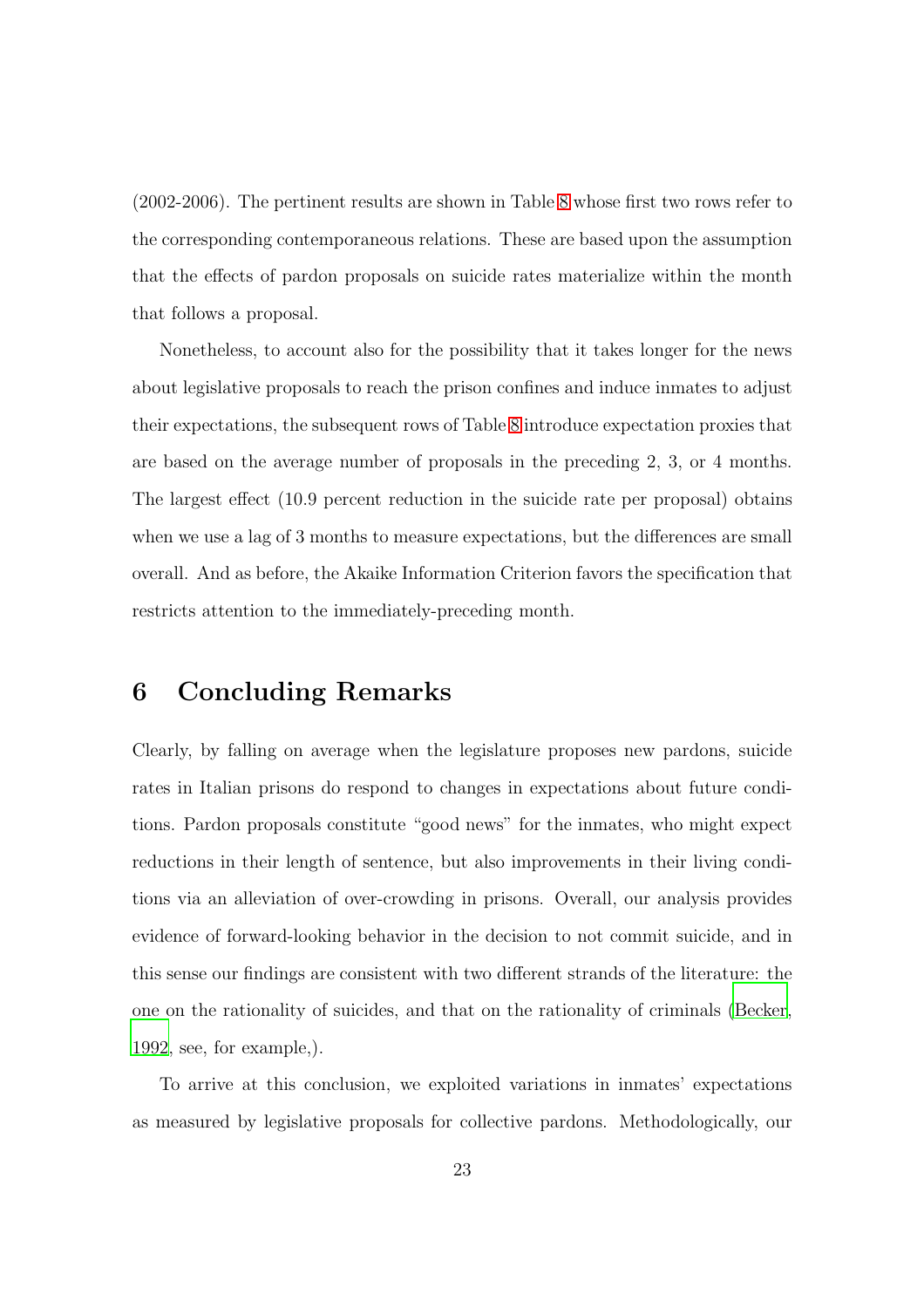main underlying assumptions have been that (i) actual amnesty laws are preceded by several pardon proposals, (ii) inmates follow the respective parliamentary activity, and (iii) all this modifies their expectations about the likelihood of an actual amnesty law. With respect to assumptions (i)-(ii), we provided evidence in support of the first and showed that the second can be defended on the basis that national newspapers, a prison magazine, and a weekly radio program devoted to life in prison cover parliamentary activity on pardon proposals extensively.

Regarding assumption (iii), the precision of our measure of changes in expectations is hardly verifiable, and prone to error. For example, inmates might not get immediately informed about a given proposal, or have additional information about its likelihood of turning into amnesty law. Given that we do not have data on the underlying heterogeneity in expectations, we undertook several robustness checks and tried different ways in our treatment of pardon proposals with respect to their origin (in time, but also in parliament). Overall, our analysis points towards a significant and rather quick adjustment in inmates' expectations about their future in prison following legislative pardon proposals.

Of course, the adjusted expectations in question might not have to do solely with a new date of release. Perhaps the hope of early release makes family re-engage or engage more with prisoners (and, thus, affect them psychologically for the better), or independently improve the psychology and moral in prison, turning it temporarily into a less unpleasant place. In either case, however, pardon proposals ought to be "good news" for those behind bars, and the presence of any rationality in their decision to commit or not suicide should force them to respond accordingly.

Unless a pardon proposal turns at some point from "good news" into "bad news," crushing inmates' hopes. This ought to become the case as time passes without the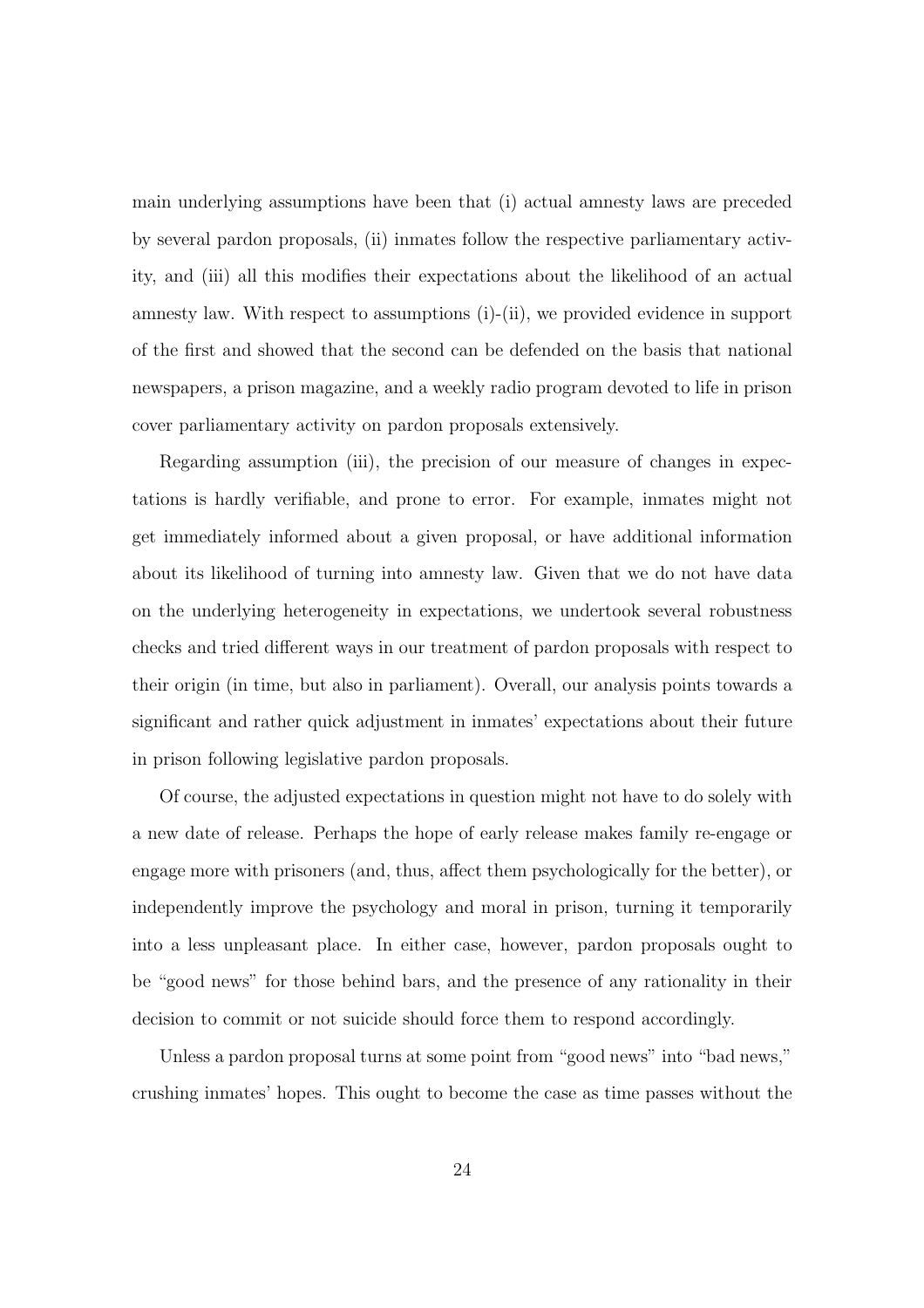proposal being turned into an actual pardon. What matters then would be the net effect of pardon proposals on inmates' expectations. For example, under certain types of preferences, such as habit-formation or loss-aversion, more pardon proposals could lead to an increase in suicides as agents prefer no news to a variety of good and bad ones.

Needless to say, ultimately, whether the net effect of pardon proposals on inmates' expectations is positive or negative cannot be but an empirical question. And, unfortunately, there is no readily available measure of "bad news."

The above considerations notwithstanding, given the noise that pardon proposals entail as signals of future amnesty laws, our analysis agrees broadly with the option value theory of rational suicides. The latter predicts that the value of postponing a suicide should increase when the uncertainty about future conditions increases. In this sense, our results indicate that suicides in Italian prisons would probably be higher if there were no amnesty laws, even if these were to be replaced by a mean-preserving reduction in the variability of the length of sentence.

Yet, this is far from saying that pardons should be used as policy instruments to reduce suicides in prisons. Even though by all means a central policy question, if amnesties are to be treated more seriously than simple ad hoc measures to reduce overcrowding in prisons, the relevant cost-benefit analysis is beyond the reach of the present study. We do not have the required data to estimate parameters such as the number of lives saved per year of sentence pardoned, the potential crimes that criminals released ahead of schedule might commit, or the corresponding social benefits and costs.

It is equally hard to draw conclusions regarding the effect of fewer or more pardon proposals. Obviously, if the proposals were to be increased without altering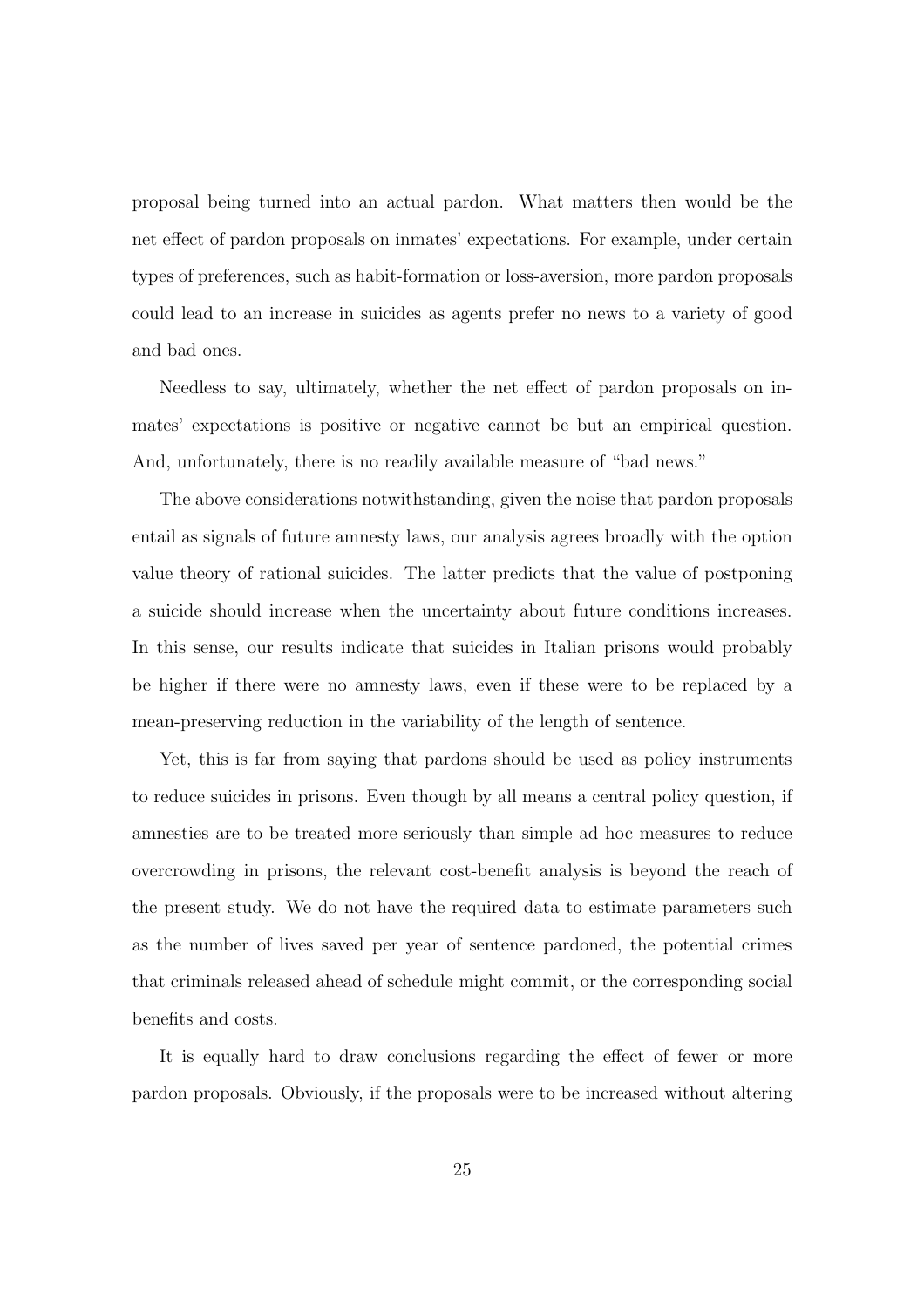the number of actual pardons, the perceived impact of the typical proposal on one's expectation about the likelihood of an amnesty law should diminish. In the absence, therefore, of the necessary data to estimate in any meaningful sense the size of the effect proposals exert on the likelihood of an actual pardon (and, in turn, on the suicide rate in prison), the present paper has little to say in terms of policy implications or recommendations.

Our scope is limited into establishing that the decision to not commit suicide in prison includes at a minimum some rational component: expectations about future conditions do play a role, and do respond to relevant public information. And in this sense, ours ought to be a conservative test of rationality in suicides. For given that criminals are often viewed as boundedly-rational or even irrational individuals, if anything, our estimates ought to be biased toward zero.

## References

- <span id="page-27-0"></span>Antonio Rodriguez Andres. Income Inequality, Unemployment, and Suicide: a Panel Data Analysis of 15 European Countries. Applied Economics, 37(4):439–451, 2005.
- <span id="page-27-1"></span>Alessandro Barbarino and Giovanni Mastrobuoni. The Incapacitation Effect of Incarceration: Evidence from Several Italian Collective Pardons. American Economic Journal: Economic Policy, 6(1):1–37, February 2014.
- <span id="page-27-3"></span>Gary Becker. Crime and Punishment: An Economic Approach. Journal of Political Economy, 76:169–217, 1992.
- <span id="page-27-2"></span>Gary S. Becker and Richard A Posner. Suicide: An Economic Approach. mimeo, 2004.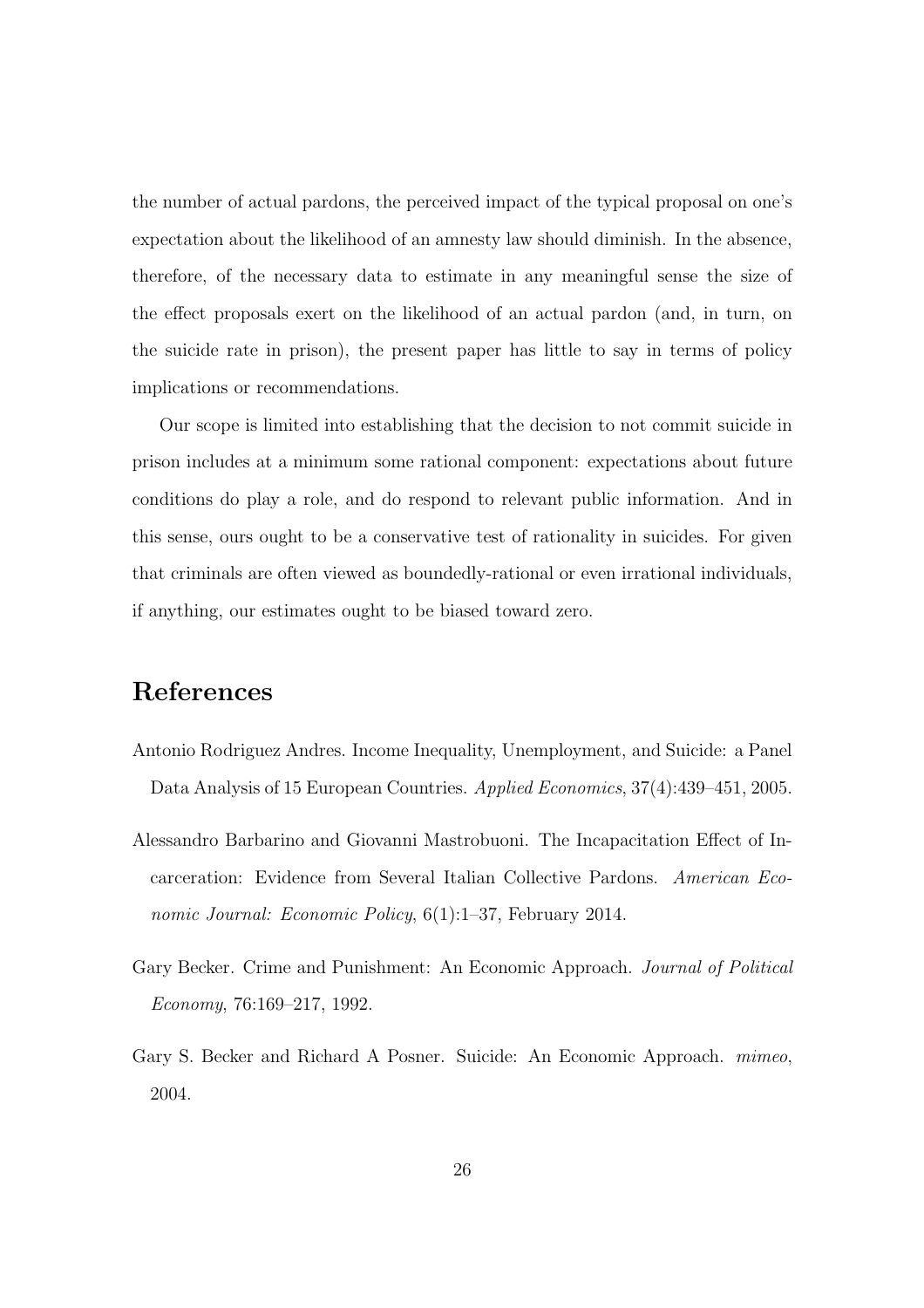- <span id="page-28-2"></span>Elizabeth Brainerd. Economic Reform and Mortality in the Former Soviet Union: a Study of the Suicide Epidemic in the 1990s. European Economic Review, 45(4-6): 1007–1019, 2001.
- <span id="page-28-0"></span>Joe Chen, Yun Jeong Choi, Kohta Mori, Yasuyuki Sawada, and Saki Sugano. Socioeconomic studies on suicide: A survey. Journal of Economic Surveys, 2009.
- <span id="page-28-1"></span>David M. Cutler, Edward L. Glaeser, and Karen E. Norberg. Explaining the Rise in Youth Suicide. In Jonathan Gruber, editor, Risky behavior among youths: an economic analysis, pages 219–270. University Of Chicago Press, 2001.
- <span id="page-28-3"></span>Mary C Daly and Daniel J Wilson. Happiness, unhappiness, and suicide: An empirical assessment. Journal of the European Economic Association, 7(2-3):539–549, 2009.
- <span id="page-28-5"></span>Mary C. Daly, Andrew J. Oswald, Daniel Wilson, and Stephen Wu. Dark contrasts: The paradox of high rates of suicide in happy places. Journal of Economic Behavior & Organization,  $80(3):435 - 442$ , 2011.
- <span id="page-28-4"></span>Mary C Daly, Daniel J Wilson, and Norman J Johnson. Relative status and wellbeing: evidence from us suicide deaths. Review of Economics and Statistics, 95 (5):1480–1500, 2013.
- <span id="page-28-7"></span>DAP. Popolazione Detenuta e Risorse dell'Amministrazione Penitenziaria. Confronto Situazione Prima e Dopo l'Indulto. Technical report, Ministero della Giustizia, Dipartimento dell'Amministrazione Penitenziaria, Sep 2006.
- <span id="page-28-6"></span>Stefano DellaVigna. Psychology and Economics: Evidence from the Field. Journal of Economic Literature, 47(2):315–72, June 2009.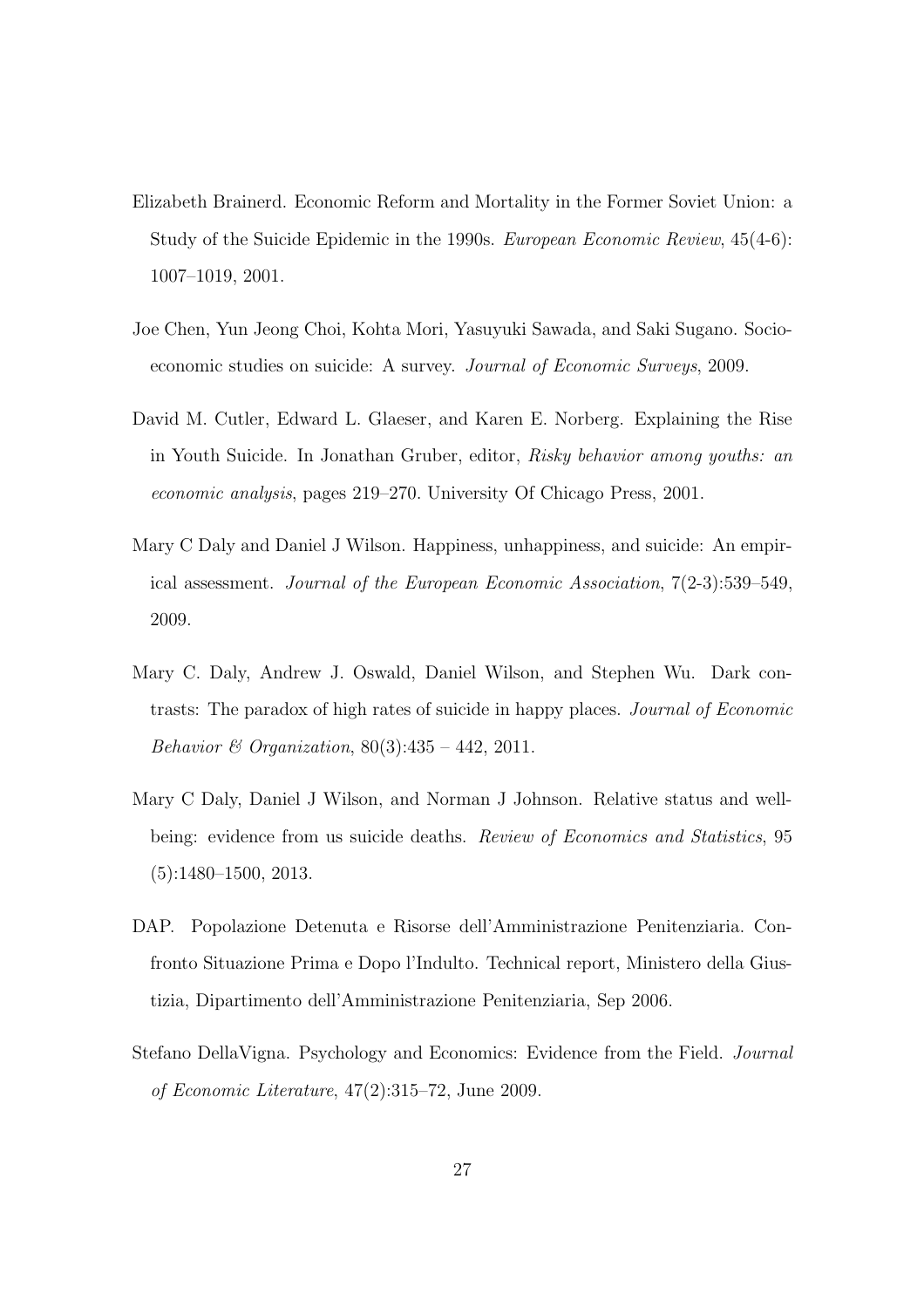- <span id="page-29-9"></span>Stefano DellaVigna and Matthew Gentzkow. Persuasion: Empirical Evidence. Annual Review of Economics, 2(1):643–669, 09 2010.
- <span id="page-29-1"></span>Avinash .K. Dixit and Robert S. Pindyck. Investment Under Uncertainty. Princeton University Press, 1994.
- <span id="page-29-5"></span>Francesco Drago, Roberto Galbiati, and Pietro Vertova. The Deterrent Effects of Prison: Evidence From a Natural Experiment. Journal of Political Economy, 117  $(2):257-280, 2009.$
- <span id="page-29-7"></span>Francesco Drago, Roberto Galbiati, and Pietro Vertova. Prison conditions and recidivism. American Law and Economics Review, 0(0):1–28, 2011.
- <span id="page-29-6"></span>Seena Fazel and Jacques Baillargeon. The Health of Prisoners. The Lancet, 377  $(9769):956-965, 2011.$
- <span id="page-29-2"></span>Sara K. Goldsmith, Terry C. Pellmar, Arthur M. Kleinman, and William E. Bunney. Reducing Suicide:A National Imperative. The National Academies Press, 2002.
- <span id="page-29-0"></span>Daniel S. Hamermesh and Neal M. Soss. An Economic Theory of Suicide. The Journal of Political Economy, 82(1):83–98, 1974.
- <span id="page-29-4"></span>Lindsay M. Hayes. Prison Suicide: An Overview and a Guide to Prevention. The Prison Journal, 75(4):431–456, 1995.
- <span id="page-29-3"></span>Marek Kaminski. Games Prisoners Play: The Tragicomic Worlds of Polish Prison. Princeton University Press, 2004.
- <span id="page-29-8"></span>Lawrence Katz, Steven D Levitt, and Ellen Shustorovich. Prison conditions, capital punishment, and deterrence. American Law and Economics Review, 5(2):318–343, 2003.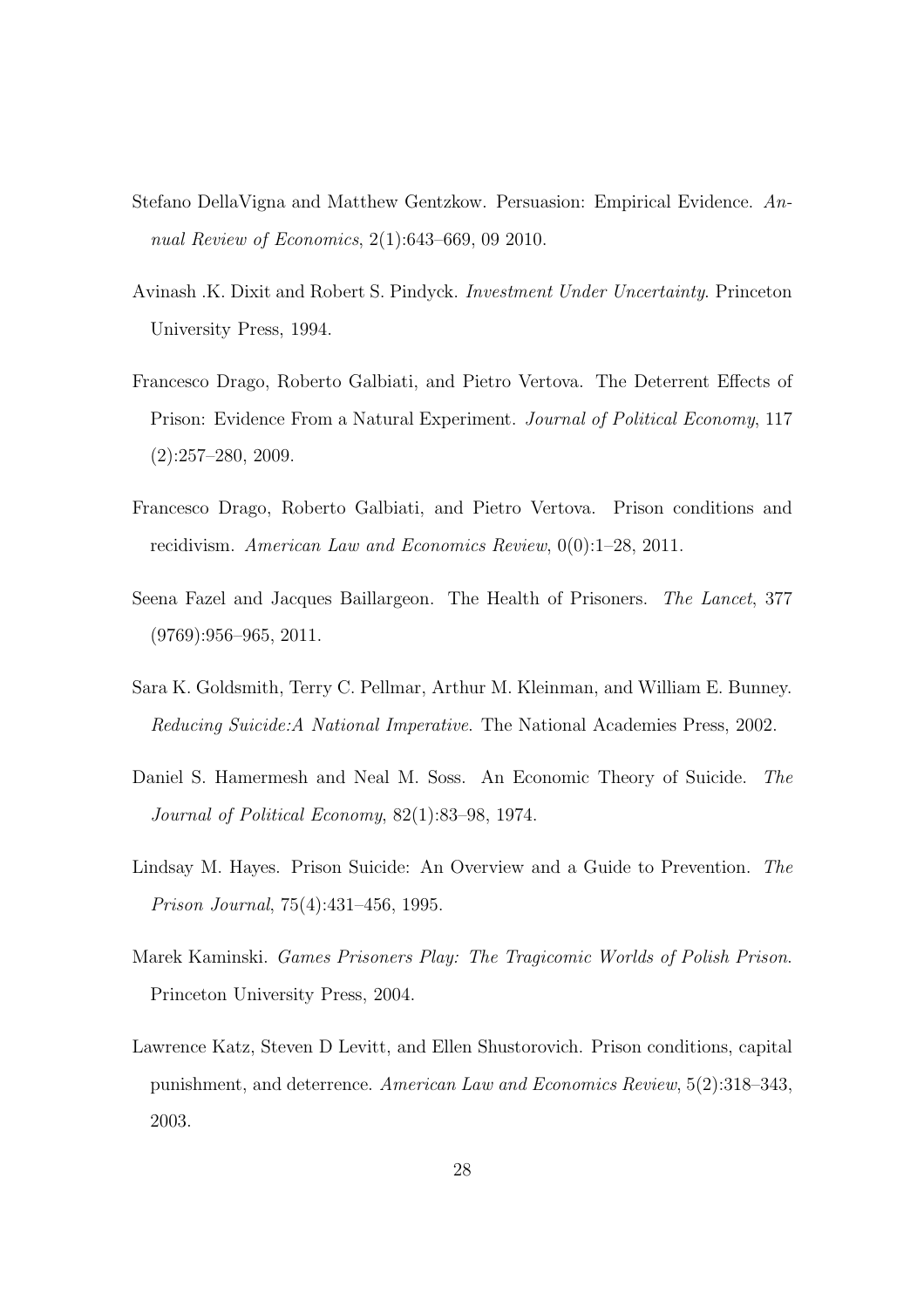- <span id="page-30-0"></span>Jahyeong Koo and W. Michael Cox. An Economic Interpretation of Suicide Cycles in Japan. Contemporary Economic Policy, 26(1):162–174, 2008.
- <span id="page-30-2"></span>Alison Liebling. Vulnerability and Prison Suicide. British Journal of Criminology, 35(2):173–187, 1995.
- <span id="page-30-3"></span>Alison Liebling. Prison Suicide and Prisoner Coping. Crime and Justice, 26:283–359, 1999.
- <span id="page-30-6"></span>Jens Ludwig, Dave E. Marcotte, and Karen Norberg. Anti-depressants and suicide. Journal of Health Economics, 28(3):659–676, 2009.
- <span id="page-30-1"></span>Christopher J. Ruhm. Are recessions good for your health? Quarterly Journal of Economics, 115(2):617–650, 2000.
- <span id="page-30-5"></span>WHO. Preventing Suicide: A Resource for Prison Officers. Technical report, Mental and Behavioural Disorders Department of Mental Health World Health Organization, 2000.
- <span id="page-30-4"></span>Robert J. Wicks. Suicide Prevention: A Brief for Corrections Officers. Federal Probation, 36:29–31, 1972.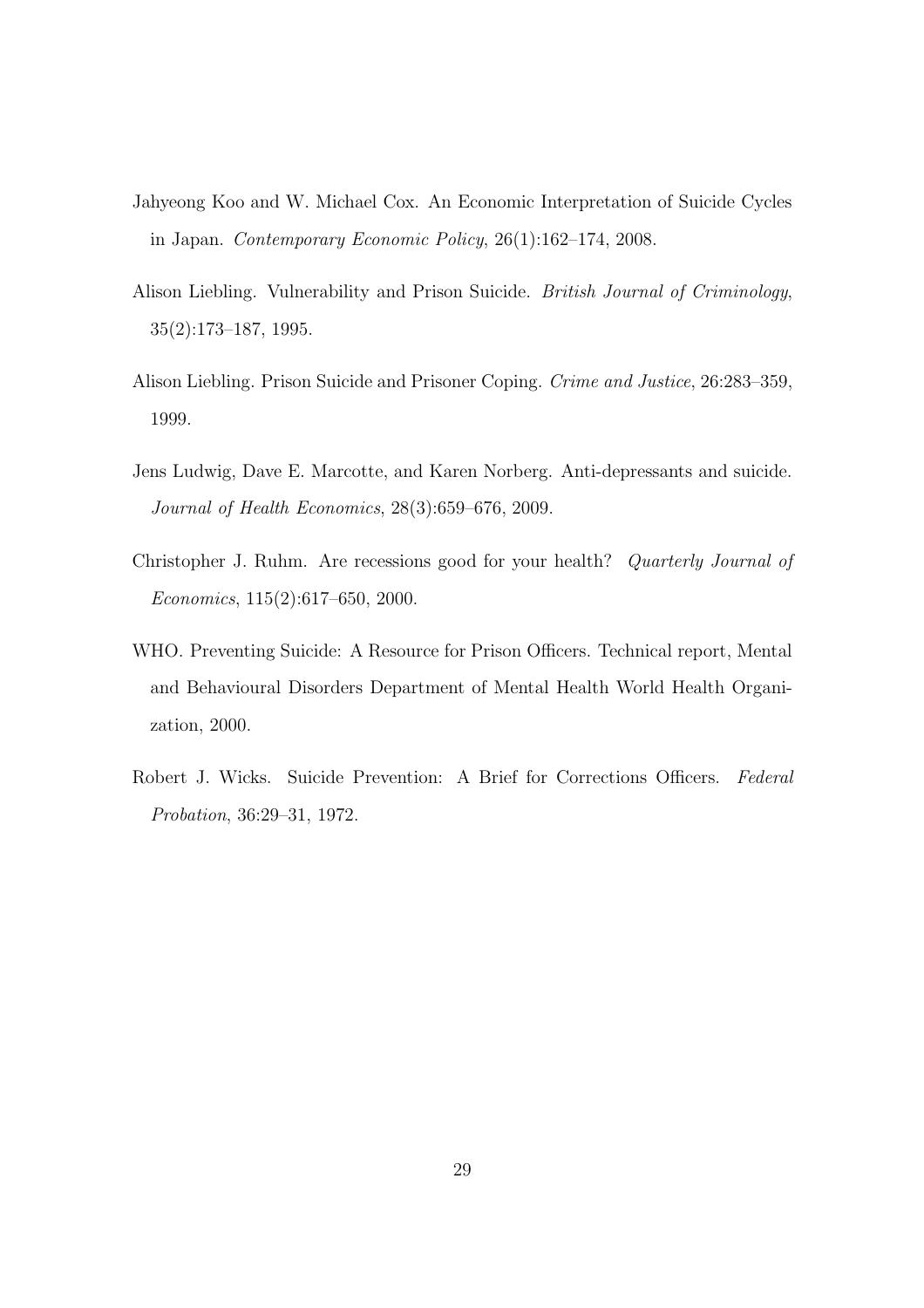<span id="page-31-0"></span>

Figure 1: Legislative Proposals and Laws

Note The vertical lines indicate the passing of the laws, squares indicate the number of pardon proposals.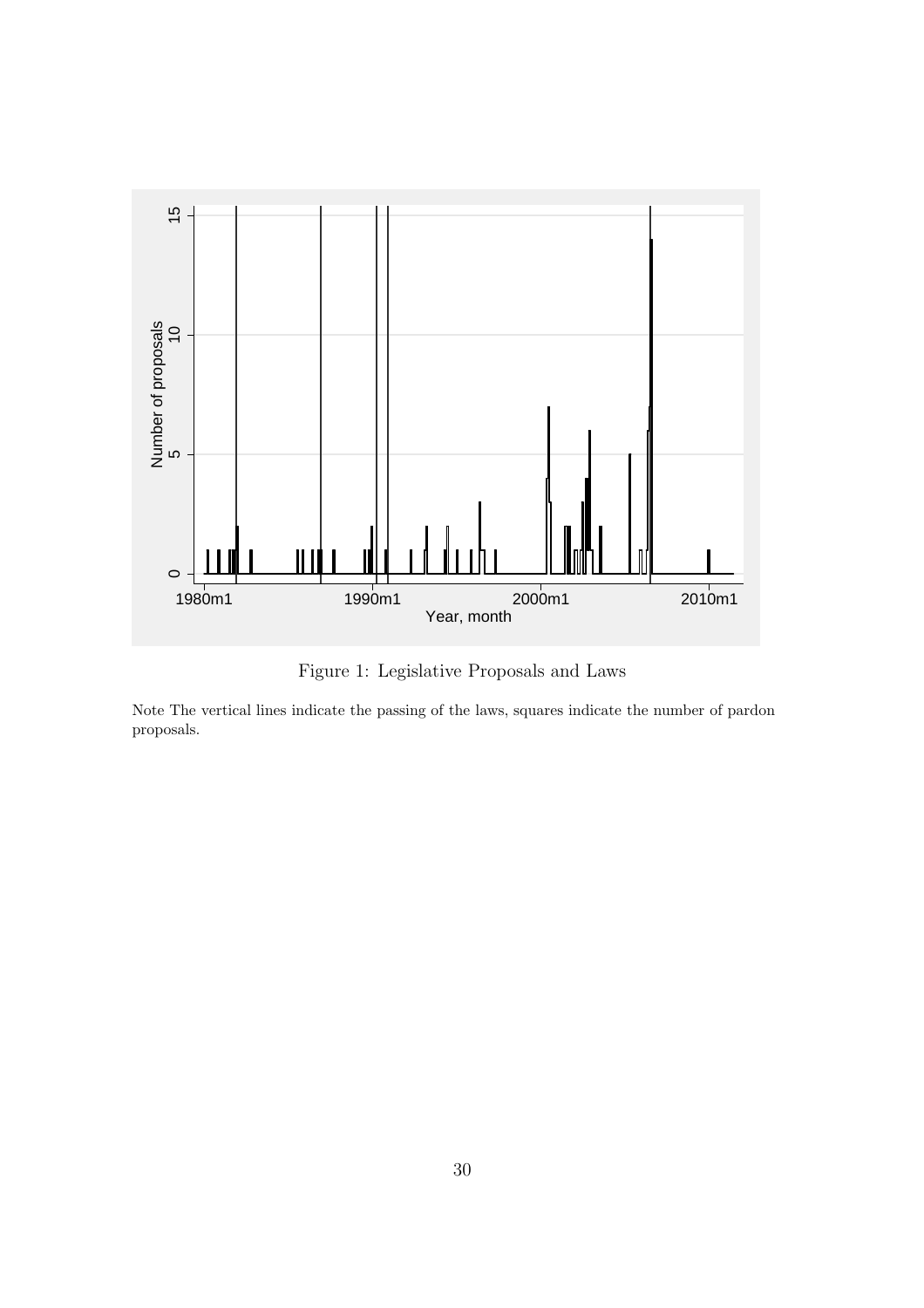<span id="page-32-0"></span>

Figure 2: Fraction of Sentence Pardoned on 1 August 2006, and the Relative Frequency

Based on [DAP \(2006](#page-28-7)).

<span id="page-32-1"></span>

Figure 3: Cumulative-Peak Proposals and Suicides

Figure 4: Cumulative-Peak Proposals and Natural Deaths

Note: In either figure, the event time (in months) is centered around the month where an uninterrupted monthly series of pardon proposals ends. The dashed line represents a local polynomial regression with a bandwidth of one month. The vertical bars (squares) indicate the average number of suicides (pardon proposals) per month.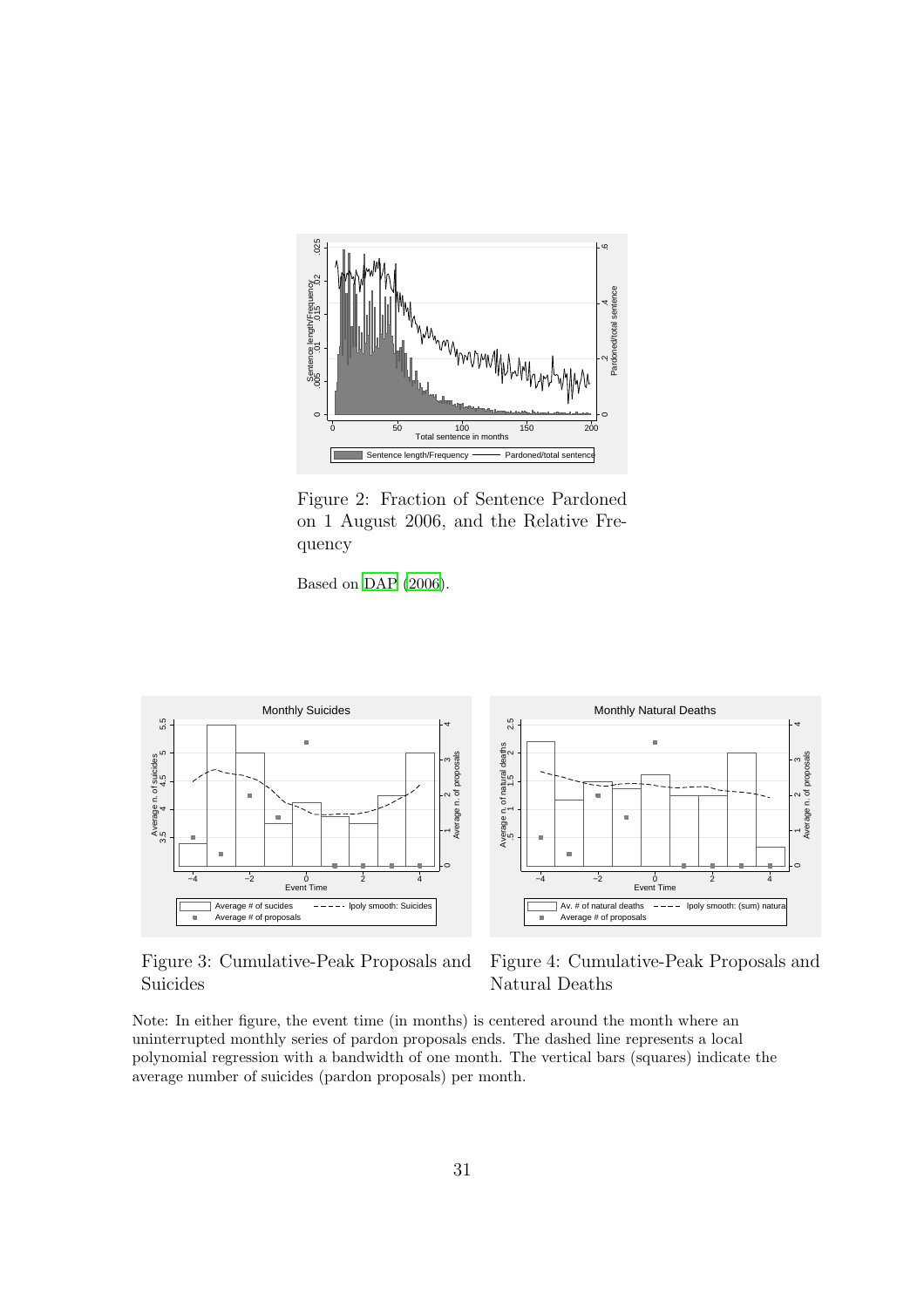<span id="page-33-0"></span>



Figure 5: Monthly suicide rates by month excluding August 2006 (the month a pardon was approved). The light-shaded bars refer to the case in which there was at least one pardon proposal in the preceding month.

Figure 6: Monthly rates of death from natural causes. The light-shaded bars refer to the case in which there was at least one pardon proposal in the preceding month.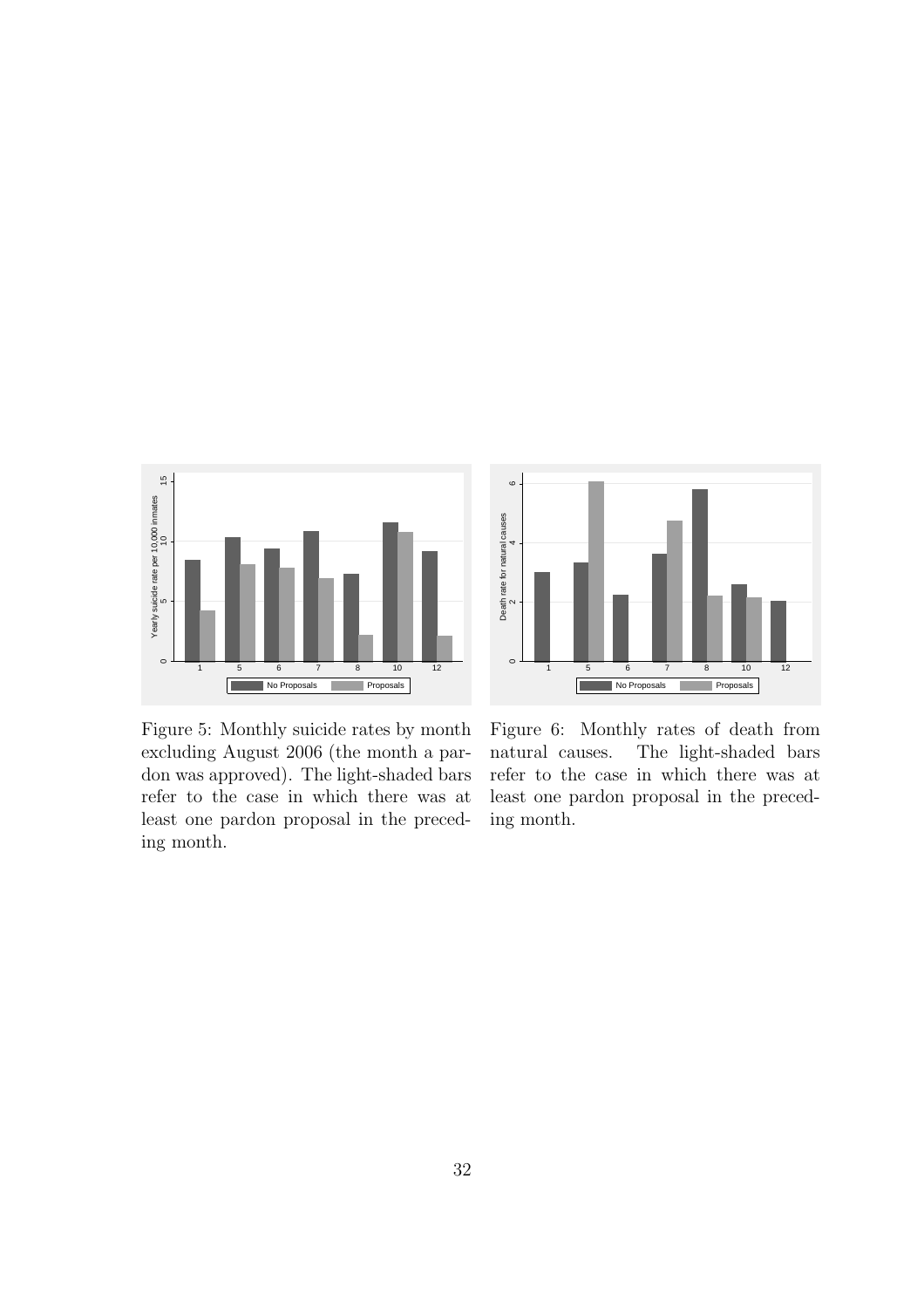|                                          | July 2006 | rank           | September 2006 | rank           | % Reduction |
|------------------------------------------|-----------|----------------|----------------|----------------|-------------|
| Crimes against wealth                    | 0.309     |                | 0.277          |                | $-0.43$     |
| Crimes against persons                   | 0.149     | $\mathfrak{D}$ | 0.167          | $\mathfrak{D}$ | $-0.29$     |
| Drug related crimes                      | 0.146     | 3              | 0.166          | 3              | $-0.28$     |
| Illegal possession of weapons            | 0.141     | 4              | 0.144          | 4              | $-0.36$     |
| Public trust                             | 0.048     | 5              | 0.041          | 5              | $-0.46$     |
| Crimes against the public administration | 0.038     | 6              | 0.032          |                | $-0.47$     |
| Crimes against the justice department    | 0.034     |                | 0.027          | 8              | $-0.50$     |
| Third book of administrative sanctions   | 0.025     | 8              | 0.025          | 9              | $-0.37$     |
| Mafia related crimes                     | 0.025     | 9              | 0.033          | 6              | $-0.17$     |
| Other crimes                             | 0.085     |                | 0.088          |                | $-0.35$     |
| Total                                    |           |                |                |                | $-0.37$     |
| Total number of prisoners                | 60.710    |                | 38,326         |                |             |

<span id="page-34-0"></span>Table 1: The Distribution of Prison Population by Type of Crime Before/After the August 2006 Pardon.

Based on [DAP \(2006\)](#page-28-7). The last column depicts the percentage change in the number of prisoners by main crime typology.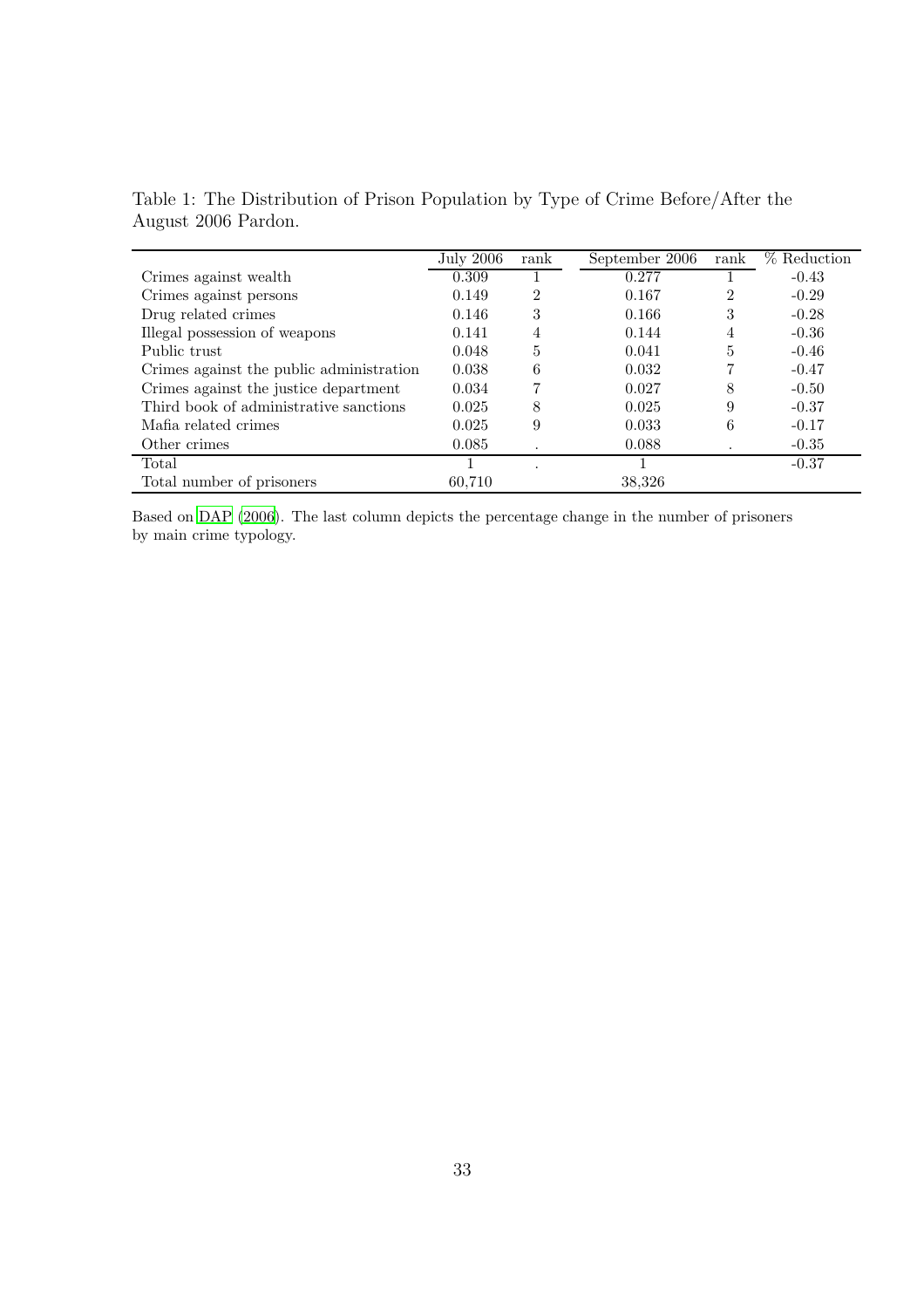Table 2: Summary statistics

<span id="page-35-0"></span>

| Variable                      | Mean  | Std. Dev. |
|-------------------------------|-------|-----------|
| Natural deaths                | 1.544 | 1.476     |
| Suicides                      | 4.158 | 2.18      |
| Proposals                     |       |           |
| Total                         | 0.5   | 1.766     |
| by major parties              | 0.105 | 0.570     |
| by minor parties              | 0.342 | 1.977     |
| by congressmen/women who pre- | 0.211 | 0.867     |
| sented fewer than 3 proposals |       |           |
| by congressmen/women who pre- | 0.237 | 1.897     |
| sented more than 3 proposals  |       |           |
| by majority                   | 0.175 | 0.823     |
| by minority                   | 0.272 | 1.441     |
|                               |       |           |

The political variables that define the proposals are not fully balanced with the respect to the total number of proposals.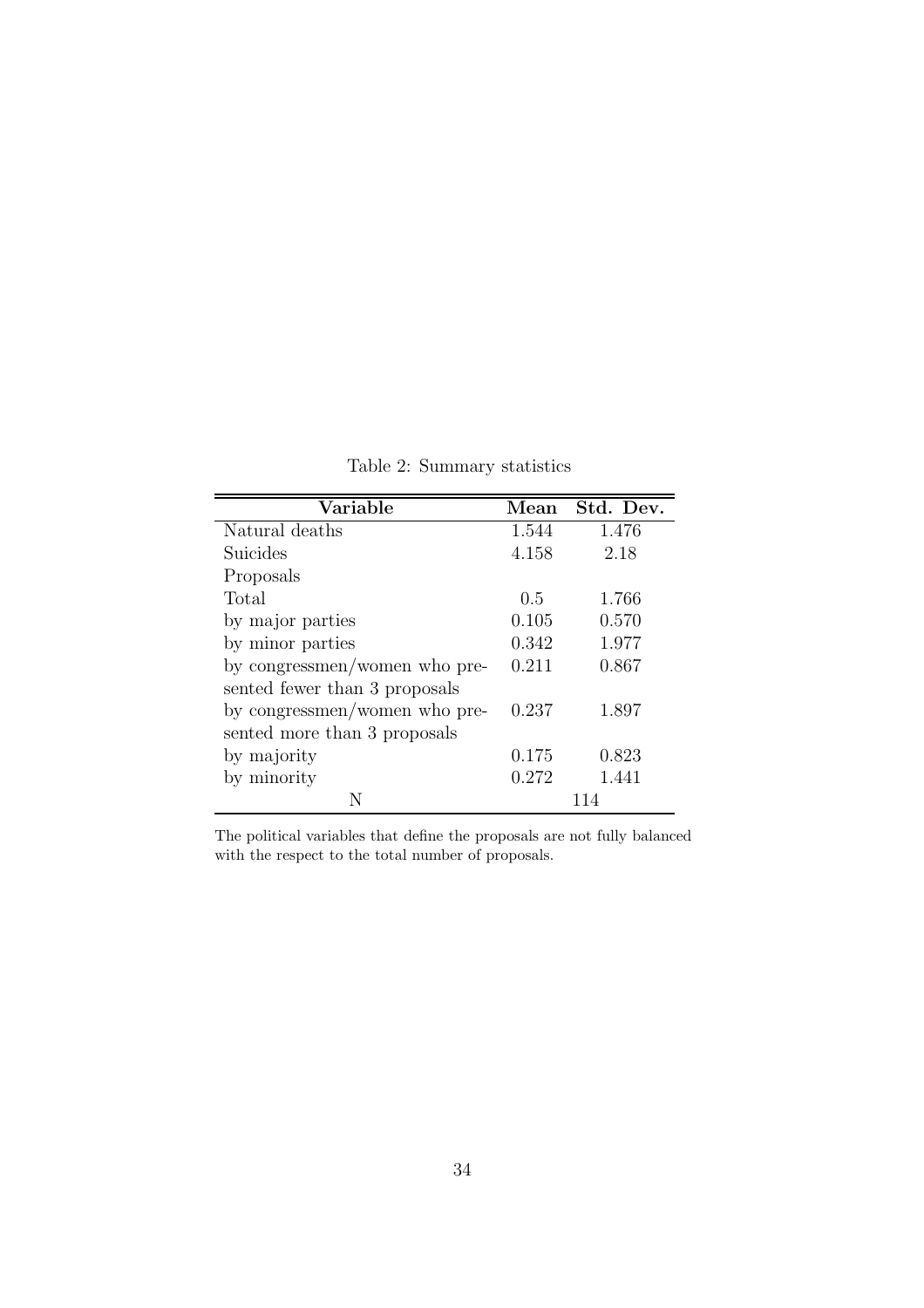|                             | (1)         | (2)          | (3)         |
|-----------------------------|-------------|--------------|-------------|
|                             |             | Suicide rate |             |
|                             |             |              |             |
| Number of proposals $(t-1)$ | $-0.0753**$ | $-0.0764**$  | $-0.0802**$ |
|                             | (0.0295)    | (0.0310)     | (0.0321)    |
| Number of proposals $(t-2)$ | $-0.0192$   | $-0.0276$    |             |
|                             | (0.0202)    | (0.0180)     |             |
| Number of proposals $(t-3)$ | $-0.0269$   |              |             |
|                             | (0.0190)    |              |             |
| 2006 Pardon $(0/1)$         | $2.336***$  | $2.249***$   | $2.118***$  |
|                             | (0.470)     | (0.473)      | (0.484)     |
|                             |             |              |             |
| Pseudo R2                   | 0.0393      | 0.0383       | 0.0343      |
| AIC                         | 493.31      | 494.97       | 498.47      |
| p-vale overdispersion       | 0.5         | 0.5          | 0.5         |
| Observations                | 111         | 112          | 113         |

<span id="page-36-0"></span>Table 3: The Effect of Past Pardon Proposals on Suicide Rates

Each column represents a different Poisson regression. The prison population measures the exposure:  $\mathbb{E}[y_t|\mathbf{x}_t] = Pe^{\theta^{\mathsf{T}}\mathbf{x}_t}$ , where P is the prison population,  $x_t$  depicts proposals in each of the preceding months, while  $\theta$  corresponds to semi-elasticities. All regressions control for prison population and monthly fixed effects. The p-value refers to an overdispersion likelihood-ratio test that compares the Poisson model to the Negative Binomial model. Robust standard errors are shown in parentheses. Levels of significance are shown at 10 percent  $(*)$ , 5 percent  $(**)$ , and 1 percent  $(***)$ .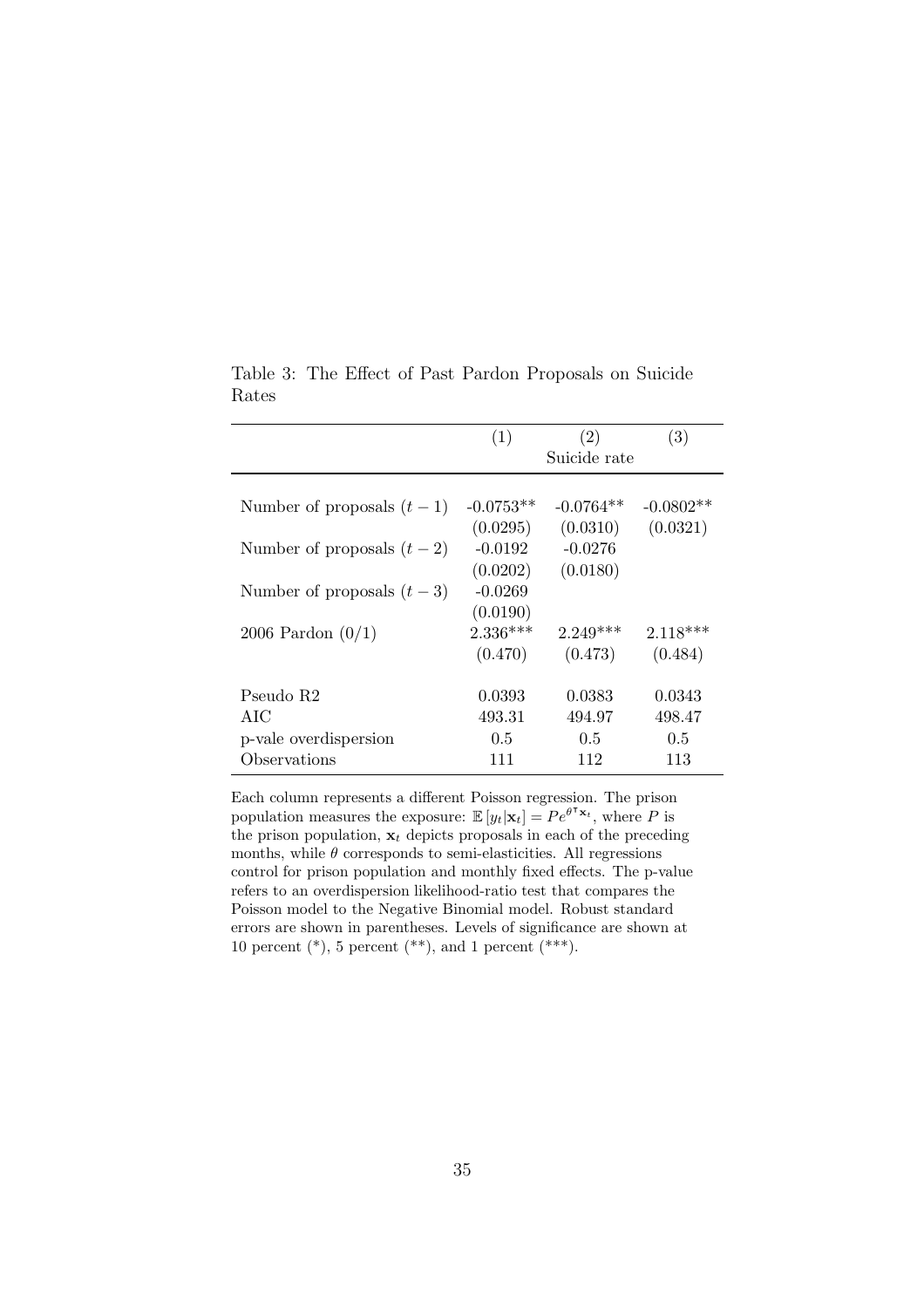|                             | (1)         | (2)<br>Suicide rate | (3)         |
|-----------------------------|-------------|---------------------|-------------|
|                             |             |                     |             |
| Number of proposals $(t+3)$ | 0.0104      |                     |             |
|                             | (0.0337)    |                     |             |
| Number of proposals $(t+2)$ | $-0.0146$   | $-0.0113$           |             |
|                             | (0.0287)    | (0.0240)            |             |
| Number of proposals $(t+1)$ | 0.00744     | 0.00925             | 0.00431     |
|                             | (0.0221)    | (0.0218)            | (0.0203)    |
| Number of proposals $(t-1)$ | $-0.0911**$ | $-0.0924***$        | $-0.0886**$ |
|                             | (0.0354)    | (0.0355)            | (0.0358)    |
|                             |             |                     |             |
| Pseudo R2                   | 0.0393      | 0.0388              | 0.0371      |
| Observations                | 110         | 111                 | 112         |

<span id="page-37-0"></span>Table 4: The Effect of Past and Future Pardon Proposals on Suicide Rates

Each column represents a different Poisson regression. The prison population measures the exposure:  $\mathbb{E}[y_t|\mathbf{x}_t] = Pe^{\theta^{\mathsf{T}}\mathbf{x}_t}$ , where P is the prison population,  $x_t$  depicts proposals in each of the preceding months, while  $\theta$  corresponds to semi-elasticities. All regressions control for prison population and monthly fixed effects. Robust standard errors are shown in parentheses. Levels of significance are shown at 10 percent  $(*)$ , 5 percent  $(**)$ , and 1 percent  $(***)$ .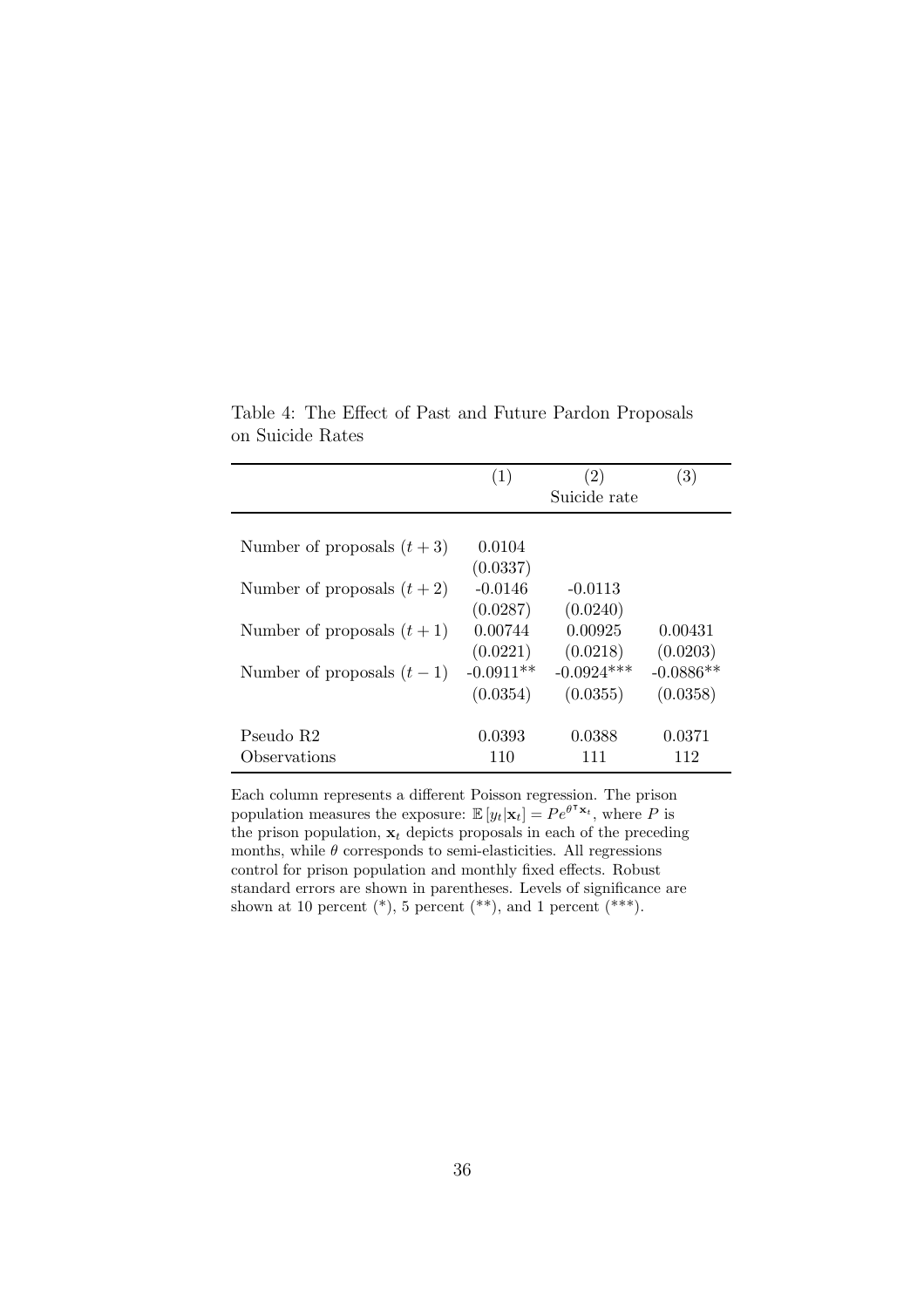|                             | (1)         | (2)         | (3)                                       |
|-----------------------------|-------------|-------------|-------------------------------------------|
|                             |             |             | Suicides-Natural cause per 10,000 inmates |
|                             |             |             |                                           |
| Number of proposals $(t-1)$ | $-0.0509**$ | $-0.0490**$ | $-0.0479**$                               |
|                             | (0.0217)    | (0.0217)    | (0.0213)                                  |
| Number of proposals $(t-2)$ | 0.00854     | 0.00694     |                                           |
|                             | (0.0165)    | (0.0138)    |                                           |
| Number of proposals $(t-3)$ | $-0.00654$  |             |                                           |
|                             | (0.0140)    |             |                                           |
| August 2006 Pardon $(0/1)$  | $1.856***$  | $1.802***$  | $1.833***$                                |
|                             | (0.325)     | (0.324)     | (0.309)                                   |
| Observations                | 111         | 112         | 113                                       |
| R-squared                   | 0.171       | 0.166       | 0.171                                     |

<span id="page-38-0"></span>Table 5: Difference in Difference Estimates of The Effect of Pardon Proposals

Each column represents a different linear regression estimated by OLS. All regressions control for monthly fixed effects. Robust standard errors are shown in parentheses. Levels of significance are shown at 10 percent  $(*)$ , 5 percent  $(**)$ , and  $1$  percent (\*\*\*).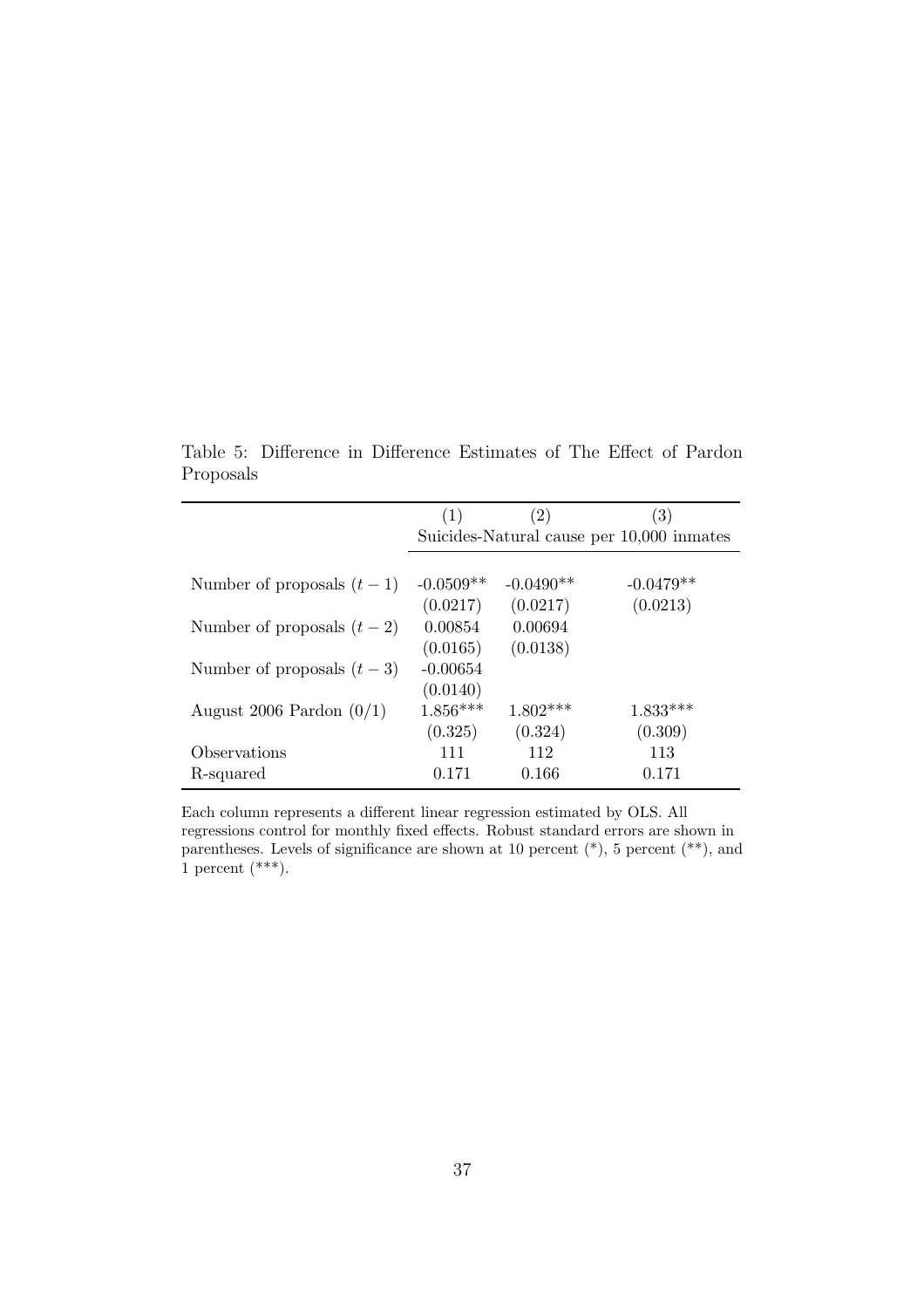|                                    | (1)          | (2)       | (3)        |
|------------------------------------|--------------|-----------|------------|
|                                    | Suicide rate |           |            |
| Number of proposals:               |              |           |            |
| by minor parties                   | $-0.0429$    |           |            |
|                                    | (0.0438)     |           |            |
| by major parties                   | $-0.145$     |           |            |
|                                    | (0.0881)     |           |            |
| by minority                        |              | $-0.137*$ |            |
|                                    |              | (0.0709)  |            |
| by majority                        |              | $-0.0216$ |            |
|                                    |              | (0.0601)  |            |
| by congressmen/women who presented |              |           | $-0.109**$ |
| fewer than 3 proposals             |              |           | (0.0499)   |
| by congressmen/women who presented |              |           | 0.00774    |
| 3 or more proposals                |              |           | (0.128)    |
| August 2006 Pardon $(0/1)$         | 1.506        | $2.640*$  | 0.326      |
|                                    | (1.430)      | (1.468)   | (3.359)    |
| Observations                       | 113          | 113       | 113        |

<span id="page-39-0"></span>Table 6: Political Heterogeneity of the Effect of Pardon Proposals on Suicide Rates

Each column represents a different Poisson regression. The prison population measures the exposure:  $\mathbb{E}[y_t|\mathbf{x}_t] = Pe^{\theta^{\mathsf{T}}\mathbf{x}_t}$ , where P is the prison population,  $\mathbf{x}_t$ depicts proposals in each of the preceding months, while  $\theta$  corresponds to semi-elasticities. All regressions control for prison population and monthly fixed effects. Standard errors are shown in parentheses. Levels of significance are shown at 10 percent  $(*)$ , 5 percent  $(**)$ , and 1 percent  $(***)$ .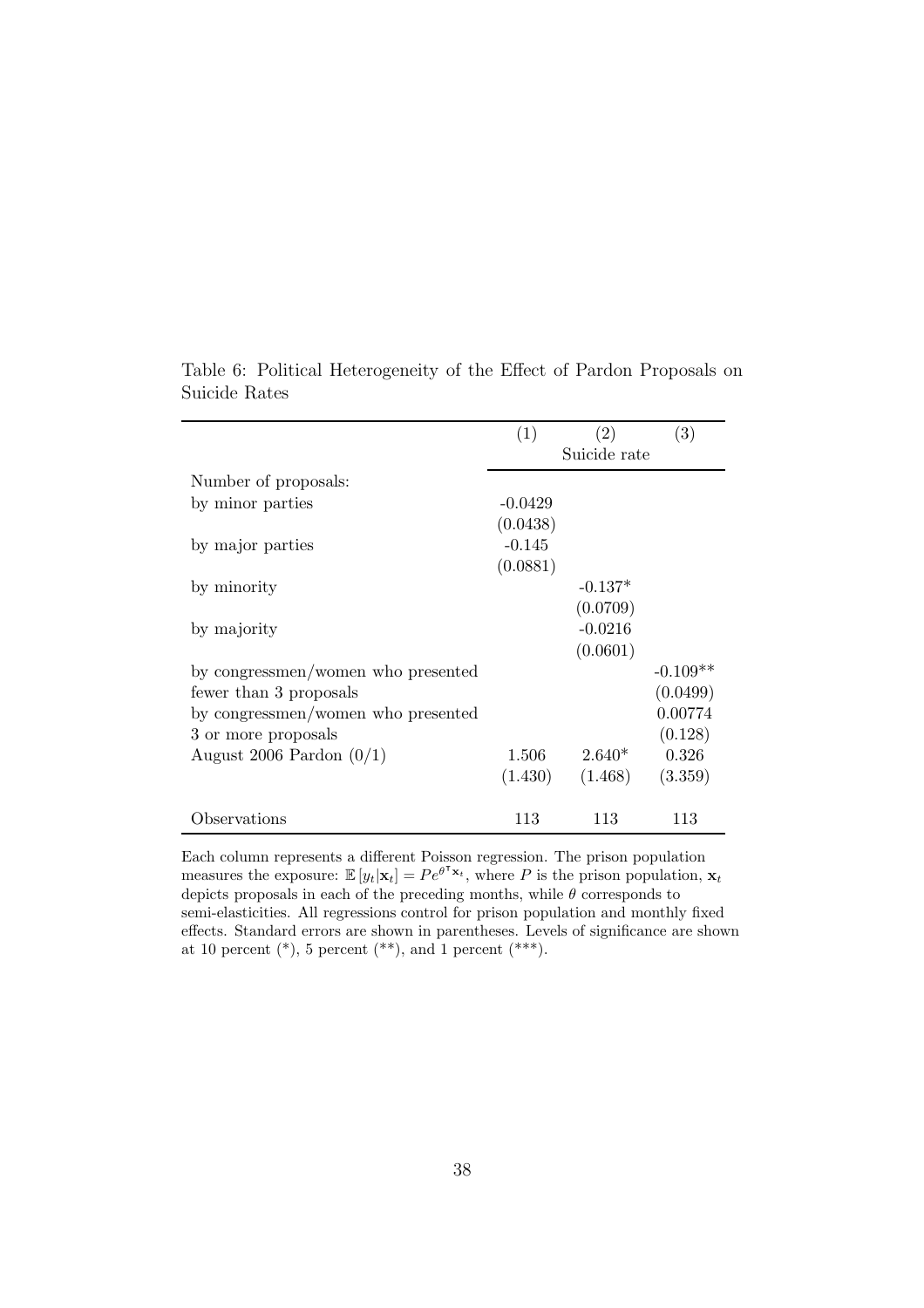<span id="page-40-0"></span>

|                             | (1)              | (2)               | $\left( 3\right)$ | $\left(4\right)$        | (5)         | (6)               | (7)         |
|-----------------------------|------------------|-------------------|-------------------|-------------------------|-------------|-------------------|-------------|
|                             | <b>Benchmark</b> |                   |                   | With year fixed effects | No exposure | Dynamic regresion |             |
|                             | Poisson          | D <sub>in</sub> D | Poisson           | DinD                    | Poisson     | Poisson           | DinD        |
|                             |                  |                   |                   |                         |             |                   |             |
| Number of proposals $(t-1)$ | $-0.0802**$      | $-0.0479**$       | $-0.0703*$        | $-0.0590**$             | $-0.0924**$ | $-0.0768*$        | $-0.0494**$ |
|                             | (0.0321)         | (0.0213)          | (0.0362)          | (0.0281)                | (0.0377)    | (0.0463)          | (0.0212)    |
| August 2006 Pardon          | $2.118***$       | $1.833***$        | $1.893***$        | $1.802***$              | $1.885***$  | $2.131***$        | $1.824***$  |
|                             | (0.484)          | (0.309)           | (0.497)           | (0.378)                 | (0.558)     | (0.779)           | (0.313)     |
| Lagged dependent var.       |                  |                   |                   |                         |             | 0.0140            | $-0.0497$   |
|                             |                  |                   |                   |                         |             | (0.0225)          | (0.106)     |
| <i><b>Observations</b></i>  | 113              | 113               | 113               | 113                     | 113         | 113               | 113         |
| R-squared                   |                  | 0.171             |                   | 0.249                   |             |                   | 0.173       |

Table 7: Robustness checks

All but in Column (5) we control for prison population. All regressions control for monthly fixed effects. Robust standard errors are shownin parentheses. Levels of significance are shown at 10 percent  $(*), 5$  percent  $(**)$ , and 1 percent  $(**)$ .